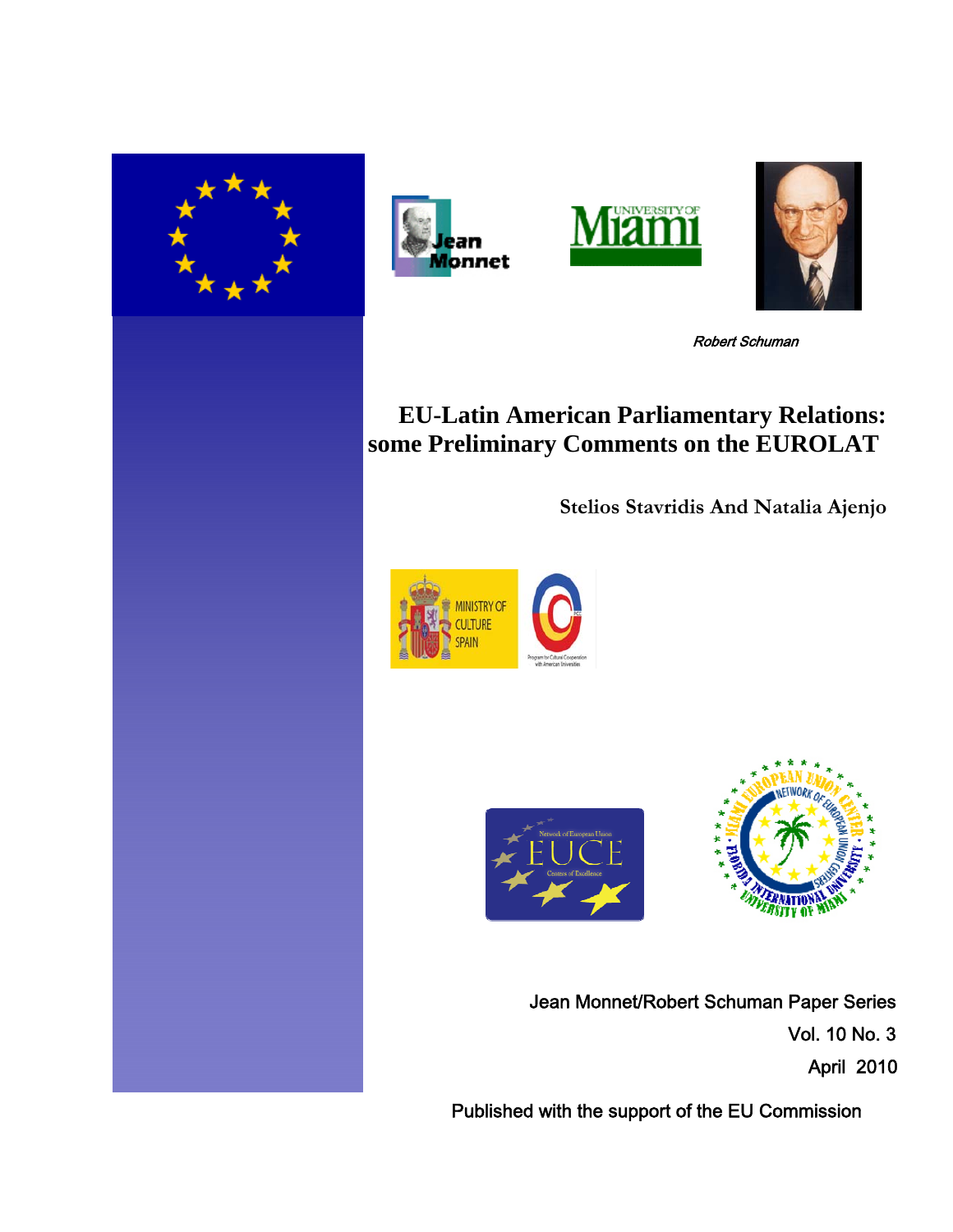#### **The Jean Monnet/Robert Schuman Paper Series**

The Jean Monnet/Robert Schuman Paper Series is produced by the Jean Monnet Chair of the University of Miami, in cooperation with the Miami‐Florida European Union Center of Excellence, a partnership with Florida International University (FIU).

These monographic papers analyze ongoing developments within the European Union as well as recent trends which influence the EU's relationship with the rest of the world. Broad themes include, but are not limited to:

- ◆ EU Enlargement
- The Evolution of the Constitutional Process
- ◆ The EU as a Global Player
- Comparative Regionalisms
- ◆ The Trans-Atlantic Agenda
- ◆ EU-Latin American Relations
- Economic issues
- ◆ Governance
- ◆ The EU and its Citizens
- ◆ FU Law

As the process of European integration evolves further, the Jean Monnet/Robert Schuman Papers is intended to provide current analyses on a wide range of issues relevant to the EU. The overall purpose of the monographic papers is to contribute to a better understanding of the unique nature of the EU and the significance of its role in the world.

#### *Miami ‐ Florida European Union Center Jean Monnet Chair Staff*

| University of Miami         | Joaquín Roy (Director)                     |
|-----------------------------|--------------------------------------------|
| 1000 Memorial Drive         | <b>Astrid Boening (Associate Director)</b> |
| 101 Ferré Building          | María Lorca (Associate Editor)             |
| Coral Gables, FL 33124-2231 | <b>Maxime Larive (Research Assistant)</b>  |
| Phone: 305-284-3266         |                                            |
| Fax: (305) 284 4406         |                                            |
| Web: www.miami.edu/eucenter | <b>Florida International University</b>    |
|                             | Rebecca Friedman (FIU, Co-Director)        |

#### *Inter‐American Jean Monnet Chair Editorial Board:*

**Carlos Hakansson,** Universidad de Piura, Perú **Finn Laursen,** Dalhousie University, Halifax, Canada **Michel Levi‐Coral,** Universidad Andina Simón Bolívar, Quito, Ecuador **José Luis Martínez‐Estay¸** Universidad de los Andes, Santiago de Chile, Chile **Félix Peña,** Universidad Nacional de Tres de Febrero, Buenos Aires, Argentina **Stephan Sberro**, Instituto Tecnológico Autónomo de México **Eric Tremolada**, Universidad del Externado de Colombia, Bogotá, Colombia

#### *International Jean Monnet Chair Editorial Advisors:*

**Francesc Granell**, University of Barcelona, Spain **Ramūnas Vilpišauskas,** Vilnius University, Lithuania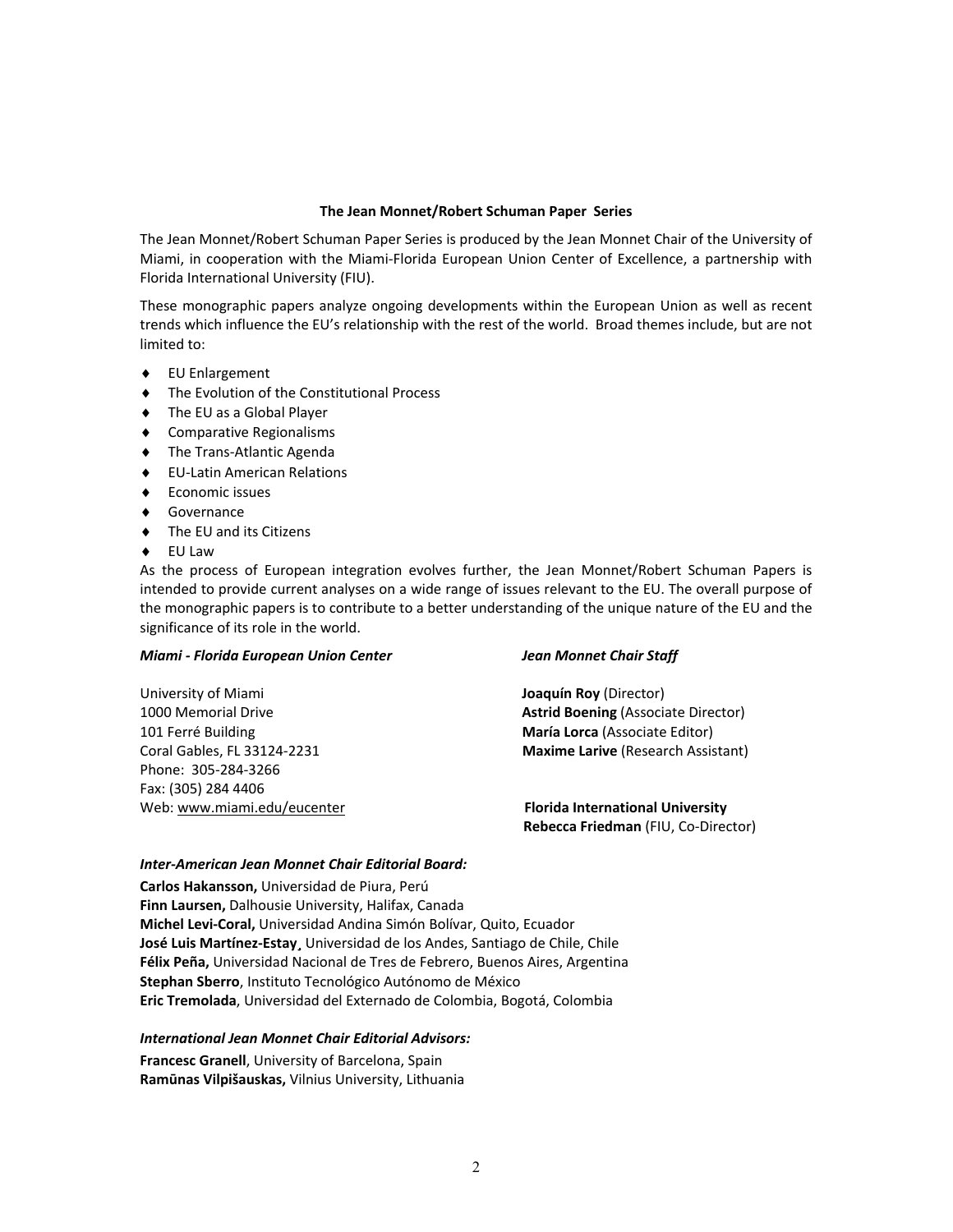# **EU-Latin American parliamentary relations: some preliminary comments on the EUROLAT**

**Stelios Stavridis and Natalia Ajenjo** 

#### **INTRODUCTION**

 $\overline{a}$ 

Regional integration (regionalism, regionalization) has produced a plethora of academic and policy studies, be it over the most advanced, sophisticated and developed process of them all (that of the European Union in Europe), or over other much less successful ones (like regional and subregional integration efforts in Southern or Central America, let alone in Africa or Asia). Emphasis is often put on their similarities and differences. Since the collapse of the Soviet Union and the end of the Cold War, Globalization (initially financial and economic) has come to strengthen Regionalization even more: a complementary two-way development in world affairs. In other words, it is a process that contains simultaneously centripetal and centrifugal factors, both at the regional and at the world levels<sup>1</sup>.

 The existing literature on EU integration and on Latin American integration can be summarized as follows:

- plenty of work on Europe (Chryssochoou 2009; Chryssochoou, Tsinisizelis, Stavridis, Ifantis 2003; Rosamond 2000).
- the same with Latin America, either taken as a regional unit or through its various, often overlapping, sub-regional units (Southern Cone, South America, MERCOSUR, Andean, Central American, even sometimes politically-defined like the ´Bolivarian´ front) (Ajenjo 2007; Malamud 2005b)
- a comparative analysis between the two<sup>2</sup> (Paulo Paranagua,  $L'$ Amérique du Sud sur les traces de l´UE´, *Le Monde*, 12.06.08; Roy, Dominguez Rivera, Velázquez Flores 2003; Santander 2005; Roy, Domínguez 2005; Mukhametdinov 2007; Colomer Viadel, de Bartolomé Cenzano, Cabedo Mallol 2007; Umaña 2008), including sometimes from the perspective of their parliamentary dimensions (Malamud, de Sousa 2007).

**Stelios Stavridis** (PhD. LSE, 1991) is ARAID Senior Research Fellow, University of Zaragoza. He has held various post-doctoral research and teaching posts in several Universities or Research Centres in England, Belgium, Greece, Italy, Cyprus and Spain such as Jean Monnet Chair and Director of the Centre for Euro-Mediterranean Studies, The University of Reading; Jean Monnet Fellow, EUI Florence; and Marie Curie Fellow, ELIAMEP Athens.

He has published several books, including *La Unión Europea y el conflicto chipriota, 1974-2006* (2008); *Factores políticos y de seguridad en el área euro-mediterránea* (2009); and *Understanding and Evaluating the European Union: theoretical and empirical approaches* (2009), as well as articles in journals such as *European Foreign Affairs Review*, *Mediterranean Politics*, or *Journal of European Integration*.

 **Natalia Ajenjo,** Natalia Ajenjo (Lic. Sociology, University of Salamanca, 1999; PhD, European University Institute, 2005), is Lecturer of Politics at the University of Burgos, Spain. She has published books and articles on Executive-Legislative relations in Latin America, and is currently writing on the Spanish legislature as well as on IR between the EU and Latin America. She has been Guest Scholar in numerous research centers such as the Instituto de Estudios de Iberoamerica, University of Salamanca; Institute of Social and Economic Studies, University of Essex; Helen Kellogg Institute, University of Notre Dame; Center for New Institutional Social Sciences, Washington University in St Louis; Instituto de Ciencia Politica, Universidad de la Republica, Uruguay; Universidad Torcuato di Tella, Argentina; German Institute for Global and Area Studies, Germany.

<sup>1</sup> in the same way that the European model can only be understood if it is viewed as a constant and mutually reinforcing process towards *both* (some form of) supranationalism *and* (different types of) decentralization.

<sup>&</sup>lt;sup>2</sup> often taking into account what, among others, José Antonio Sanahuja has called the EU as an 'external federator' for the Latin American region: as quoted in Colomer Viadel, de Bartolomé Cenzano, Cabedo Mallol (2007: 30).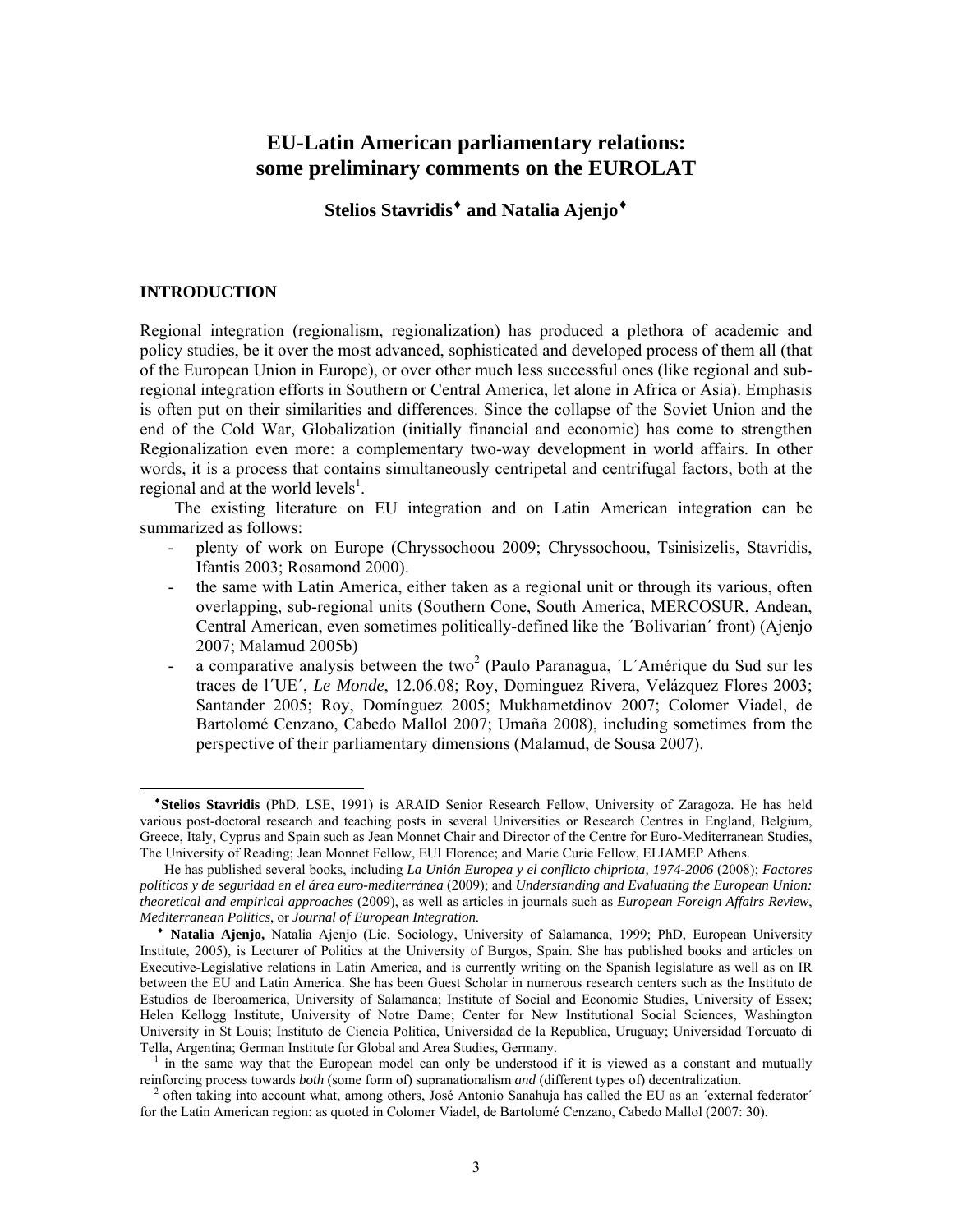- more recently, expanding work on EU-Latin American relations (Colomer Viadel, de Bartolomé Cenzano, Cabedo Mallol 2007: 375-400).

 The comparative dimension is of particular interest here: how can one apply the success of European integration to try and remedy the failures and shortcomings of so many integration efforts in Latin America. For instance, Malamud and de Sousa (2007) have outlined five factors that account for those different outcomes:

- the European integration process started well before that of Latin America. Institutional development differences may result from different maturity gaps (the so-called ´time factor´).
- the European process followed the 'Monnet-method': function preceded form and as a result, incrementalism was preferred to early institutionalization, in Latin America, early institutionalization has clearly favoured form over function (the so-called sequence method´).
- the European process long ago set up a common market and is now consolidating an economic union, already sharing a common currency among many of its member states; on the contrary, most Latin American counterparts have yet to even complete a full customs unions (the so-called ´integration level gap´).
- there is a link between the strength (or weakness) and stability (or instability) of the domestic states involved in regional institution-building. Success or failure in those processes often stems from that important ´internal´ dimension. There are clear differences between Latin America and Europe, especially the ´Old Europe´ countries (the so-called ´domestic weakness factor´).
- the overall political structure can also play a role: most European countries have parliamentary or semi-parliamentary regimes. This is not the case in Latin America where all countries have presidential systems (the so-called  $\gamma$  political system factor $\gamma$ ).<sup>3</sup>

 As Mukhametdinov (2007: 207) sums it up well: ´they are qualitatively different processes that are highly conditioned by their unique regional properties´.

-

 $\overline{a}$ 

 The set of studies that deals with *relations between the two regions* goes beyond the question of whether Europe can be a model for integration elsewhere in the world. Of course, this does not mean that the question of a model is not important. Nor that any lessons cannot be drawn from other experiences. But what has changed since 1989 is the emergence of a new academic literature that argues that there are many models of regional integration; and, that, as a result, New Regionalism (NR) is fundamentally different from Old(er) forms of Regionalism. Moreover, lessons from other regions of the world could also be useful for the European continent. The NR literature is immense (Hettne 2003; Laursen 2003; see also Buzan, Waever 2003). Although, admittedly, it may be more appropriate and accurate to more appropriate to talk about *continuities and discontinuities* after all (Soderbaum 2008: 4, emphasis added; see also Robinson, Rosamond, Warleigh-Lack 2010).

 From NR what is important for this study is the impact of informal (i.e. not institutionalized) forms of integration; in particular that their importance should not be underestimated: neither that of the informal dimension of institutional relations, especially in set-ups like EUROLAT. Moreover, one should note that the whole exercise is more complex than initially thought: with several processes taking place at the same time; with more than one set of unitary actors; and, with a number of policy areas much wider than first considered (mainly economic).

<sup>3</sup> Although this is not the main focus of this paper it is important to note that as a result, integration processes in Latin America are often driven by presidential diplomacy, and there is evidence showing that national presidents seek to design regional institutions in such a way as not to hamper their latitude (Malamud 2005a).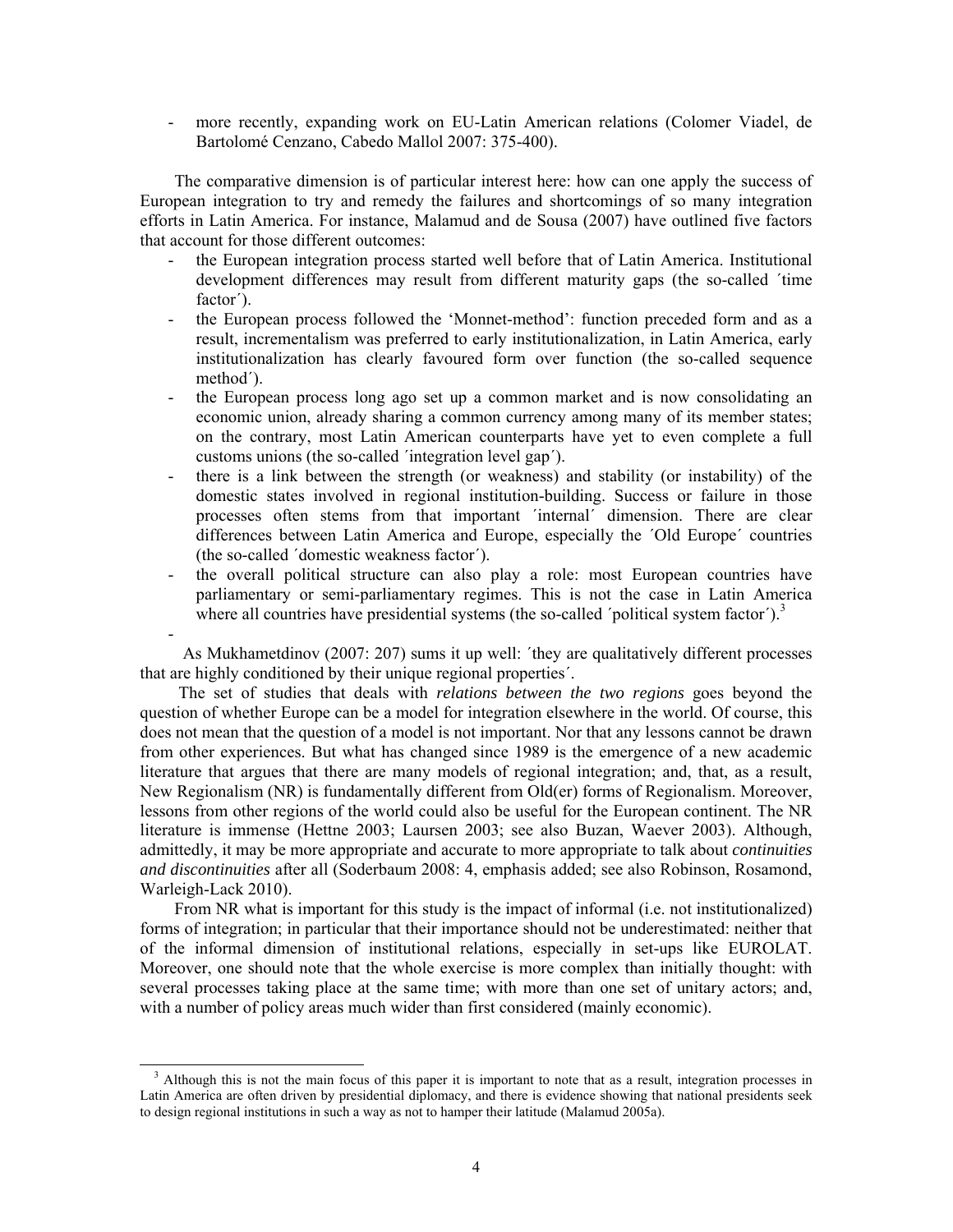Furthermore, and this point is particularly important for this paper, there is an important parliamentary dimension to NR. Parliamentary bodies of all types and, for that matter, parliamentarians at the individual and collective levels, have all become relevant international actors and factors. This does not mean that there was no parliamentary input in the old(er) forms of regionalism. In fact, there were a number of such examples, including important ones, especially in European and Latin American regional integration processes (see below). But what NR argues is that there is a new both qualitative and quantitative leap in that direction. There is clear empirical evidence for this on both the international level (with a proliferation of such international and regional parliamentary bodies *throughout* the world), and with the revamping of existing ones.

 Parliamentarization may be by definition a formal, elite-driven process (i.e. engaging national or regional parliaments), however its agenda does not merely involve cooperation among parliaments or parliamentary diplomacy (Stavridis 2002; Eloriagga 2004). Indeed, it aims to strengthen other elements such as the involvement of civil society and non-state actors. At the same time, the existing literature has so far mainly linked parliaments with regionalism focusing on its impact on *democratization*. Thus, Alex Warleigh (2004: 310) argues that '[r]egional integration can be a force for (liberal) democratisation'.

 As a result, most, if not all regional, integration arrangements include (at some stage in their development) a parliamentary dimension which provides the following:

[i] it adds a level of legitimisation to the process;

[ii] it provides a parliamentary context;

[iii] and, it contributes to a sense of common regional belonging.

 On the whole, the literature on the international role of parliaments remains rather limited. There are few exceptions. Here we will not dwell on the question of what types of parliamentary institutions (known as ´IPIs´/international parliamentary institutions in the literature) exist in the world (Cutler 2006; Sabic 2008a). We will simply concentrate on one of them, the EUROLAT (Euro-Latin American Parliamentary Assembly).

 The paper will therefore consider one particular aspect of EU-Latin American parliamentary relations. It will offer a snapshot of the way those relations have materialized and developed over the past few years. Its objective is to fill an important gap in the literature. What follows will consist of four main parts. First, there will be an overview of the wider EU-Latin American relations. Second, a number of other parliamentary organizations dealing with European and Latin American regional processes will be briefly presented. Those two parts will allow for a better understanding of the wider context of the EUROLAT creation and development. Third, the bulk of this paper will deal with the EUROLAT itself, and in particular its structure, functions, and main activities to date. Finally, drawing from the literture on parliamentary diplomacy and on regional parliaments, the fourth part will present a number of other activities that the EUROLAT could develop in the future.

The paper thus consists of 4 parts:

1. EU-Latin American relations

 $\overline{a}$ 

2. parliamentary organizations in European and Latin American regional processes

- 3. the EUROLAT (structure, functions, main activities).
- 4. the EUROLAT (potential for the future).

#### **PART 1: THE WIDER CONTEXT EU-LATIN AMERICAN RELATIONS: AN OVERVIEW**

The EU has traditional had little presence in Latin America if compared to the obvious importance of the region for the USA. $4$  This is politically speaking and referring only to the EU as

<sup>&</sup>lt;sup>4</sup> In a recent seminar, it was said that the Monroe doctrine refers explicitly to the 'unacceptable' threat that any adoption of a parliamentary system in Latin America would pose to the USA. President Monroe reserved the right to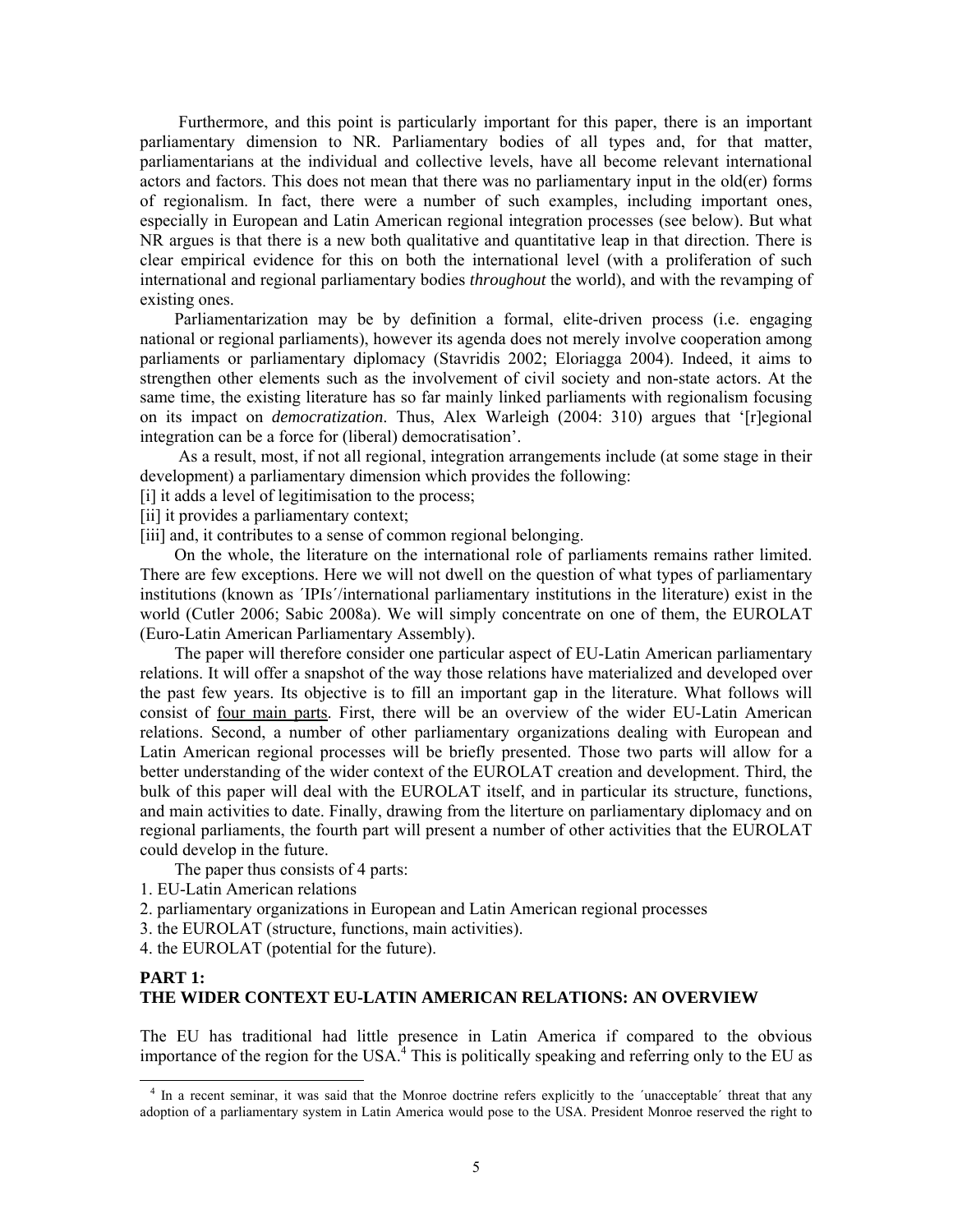a whole. As individual EU member states, many of them have had a long presence on the continent be it historical or political (especially the Iberian countries), through migration (especially Italy), or economically (Germany and Britain). But as far as the EU as an entity goes (and its predecessor the European Community), Latin American has long been a priority as a *strategic* region for its goods and services. As noted above, comparisons were also made between the European and Latin American common market processes as far back as the early  $1960s<sup>5</sup>$ .

 In political terms, the EU (previously EEC) has only ´appeared´ recently: starting timidly during the Cold War years with its support to the Contadora Group in 1983 (Colombia, Mexico, Venezuela and Panama) dealing with the peace and democratization process in Central America which extended to the Rio Group in 1990. The latter is given the rank of *strategic partner*, especially to its *big* countries, Mexico, Brazil and Chile. The EU´s main contribution comes from its capacity to ´bring its own lessons´ about democracy and democratization, thus often positioning itself in contraposition to the US foreign policy towards Latin America.

 As far as stable EU-Latin American relations between the two regions are concerned, they began to be very weakly and tentatively institutionalized via a number of intergovernmental/ministerial meetings and interparliamentary conferences from the year 1974. However, more recently much more ambitious agreements have materialized. Association Agreements have been signed between the EU and each sub-region or countries: MERCOSUR countries in 1999; Chile in 2002; Central America in 2006; and the Andean Community countries in 2007.

 In parallel to those bilateral EU agreements, the EUROLAT Inter-Parliamentary Committee was set up in 2006 (see below). The fact that all those developments and processes occur recently and simultaneously show to a large extent that whereas the Association Agreements contain an economic bias, there is still an important political dimension in the Union´s multilateral relations with the region, clearly visible in the case of its parliamentary dimension.

 In its discourse, the EU refers consistently to the wider challenges in Latin America and the Caribbean. It systematically refers to the importance of supporting democracy, strong political parties, effective human rights protection, and the promotion of the internal consolidation of the various regional processes that take place in the region. However, if one analyzes its actions, the European Commission mentioned recently (2009) the creation of ´Latin American Investment Facility´ (LAIF), with three main inversion priority areas: (1) energy, transport and communications; (2) to limit the effects of climate change: (3) to promote growth of the private sector, especially Small and Medium Enterprises (SMEs). The Commission also concentrates on what areas the EU-LA relations should prioritize: sustainable growth, anti-drugs trafficking, and migration policies. As can be seen, sustainable growth is a wide concept where a vast number of policies can be explored. Drugs are more specific, and migration has become a key EU topic nowadays.

 Overall, the persistence of bilateralism (EU negotiations with each country or with a given sub-region) in parallel to the recent efforts at multilateralism (the dialogue between members of supranational parliaments of both sides, the EUROLAT) is far all to see.

 The Bi-regional Strategic Association was established in June 1999 in the context of the EU-LAC (European Union-Latin American and Caribbean) Summits. The EU–LAC strategic partnership began with the first summit of Heads of State or Government of both regions in Rio in 1999. There followed more such meetings in Madrid (2002), Guadalajara (2004), Vienna

intervene, including militarily if necessary, to avoid any such a development (Diego Valadés**,** Instituto de Investigaciones Jurídicas, UNAM, Mexico: *El Parlamentarismo Europeo y el Presidencialismo Latinoamericano: Cara a Cara*, Fundación Manuel Giménez Abad de Estudios Parlamentarios y del Estado Autonómico, 17-18 March 2010, Zaragoza).

<sup>5</sup> It is worth repeating that the now exclusively EU studies *Journal of Common Market Studies* began as an academic journal dedicated to comparing common markets experiences throughout the world, in particular in Western Europe, Latin America and Africa.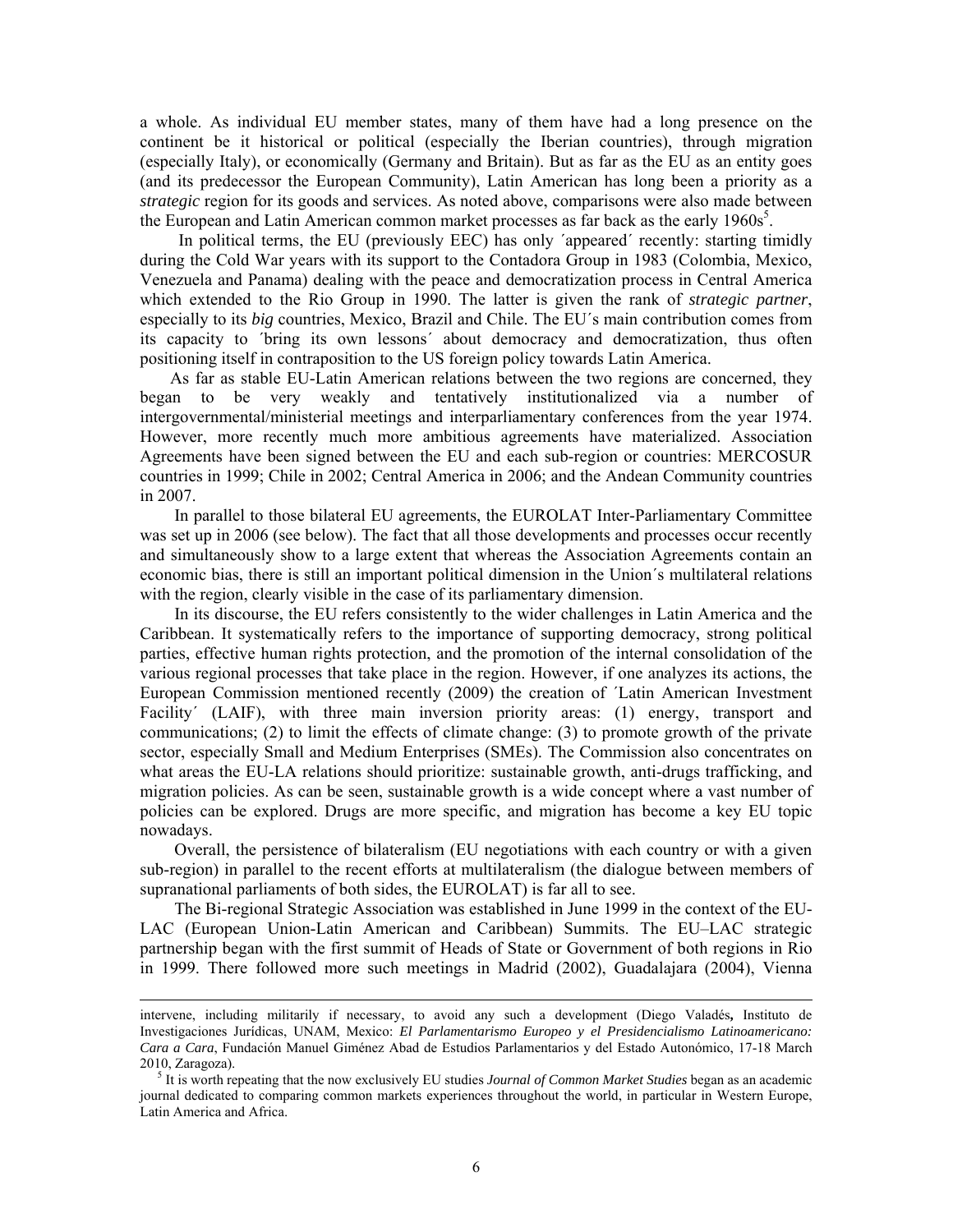(2006), and Lima (2008). The next meeting is scheduled on 18th May 2010 in Madrid during the Spanish Presidency. A few days earlier, the EUROLAT Plenary will take place in Seville.

 As a 2008 European Commission brochure entitled *The strategic partnership between the*  European Union, Latin America and the Caribbean: a joint commitment claims<sup>6</sup>:

 The European Union (EU), and Latin America and the Caribbean (LAC) are natural allies linked by strong historical, cultural and economic ties, as well as by their ever increasing convergence of basic values and principles. They share a common commitment to human rights, democracy, good governance, multilateralism and social cohesion, and they cooperate to achieve these objectives. This makes them well-matched partners to address global challenges together.

Its main objectives are specified as follows in the same brochure:

- Social cohesion
- Regional integration
- Promoting multilateralism
- Respect for human rights, democracy and the rule of law: shared values.
- Environment/climate change/energy.

 The approach falls within the now familiar claim that Globalization can be best harnessed by Regionalisation, Regionalism and inter-regional cooperation. It falls under the wider NR academic approach that we highlighted above. It also believes strongly in the possibility of a truly ´multilateral´ world.

 Although the EU is also very careful to take full advantage of the numerous existing subregional arrangements in the region (be they in Central America, the Andean countries, etc.), one obvious consequence is that in this bi-regional strategy the EU has grouped together Latin America and the Caribbean. That is to say that there are 17 countries (with plenty of differences among them and within their respective regional and sub-regional groupings), plus another 17, with some of them falling under EUROLAT and others not. A key player here is Cuba, especially in light of the political controversy its 51-year old regime generates.

#### **Latin America, from North to South:**

Mexico Guatemala El Salvador Honduras Nicaragua Costa Rica Panama Colombia Ecuador Peru Bolivia Chile Brazil Paraguay Uruguay Argentina Venezuela.

<sup>&</sup>lt;sup>6</sup> http://ec.europa.eu/external\_relations/la/docs/lima\_en.pdf (accessed 06.04.10).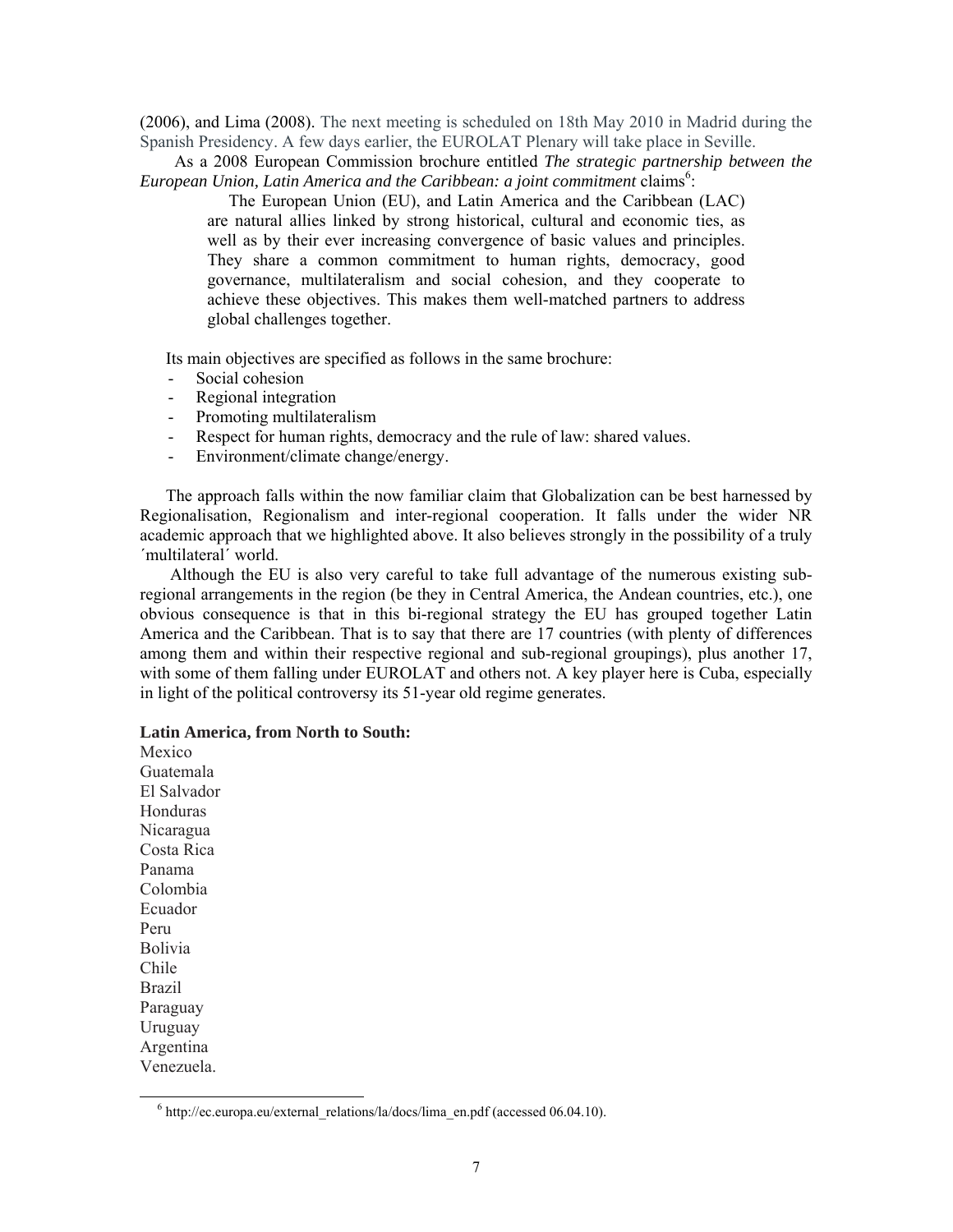#### **The Caribbean:**

Cuba Guyana (it represents the other Caribbean countries in the Rio Group) Belize Dominican Republic Suriname **Haiti** Bahamas Jamaica Barbados Trinidad and Tobago Antigua and Barbuda Dominica Grenada Montserrat Saint Kitts and Nevis Saint Lucia Saint Vincent and the Grenadines.

 This paper does not deal with EU-LAC relations as it focuses on its parliamentary relations. But it is important to bear this wider framework in mind for what follows. Indeed, the EU is famous for agonising over (and often complicating) its relations with focused or not-so focused approaches throughout the world over the years. The Mediterranean is a good example where the Balkans countries were excluded initially (admittedly there was some logic to it, due to their different political regimes and the wars in the 1990s), only to slowly (re)integrate them via enlargements and the upgrading of the Barcelona Process from the EMP (Euro-Mediterranean Partnership) into the UfM (Union for the Mediterranean)<sup>7</sup>. In its external relations, the EU also often loses sight of the wider picture, as again in the case of the Mediterranean, it assumed that the Middle East Conflict would not affect its relations with the other countries in the region. The same can be said about the lack of attention to other big powers, especially the USA but also China, be it in the Mediterranean, Africa or Latin America.

#### **PART 2:**

 $\overline{a}$ 

# **EUROPEAN AND LATIN AMERICAN INTEGRATION PROCESSES: THE PARLIAMENTARY DIMENSIONS**

Although this paper will deal with EUROLAT, it is important to present an overview that presents the wider context within which EUROLAT acts. In the section on EUROLAT there will be a historical overview of developments that led to its setting up (´the antecedents´). Here we provide a commented list of other parliamentary actors. Indeed, the parliamentarization of international affairs is a worldwide phenomenon that contains at least three important, and in fact mutually-reinforcing, dimensions: to control foreign policy widely defined at the parliamentary level (most current democracies are indirect democracies); to engage in ´parliamentary diplomacy´; to act through established regional and other parliamentary bodies (Malamud, Stavridis 2011).

7 See *inter alia*, Stavridis, Fernández Sola (2009).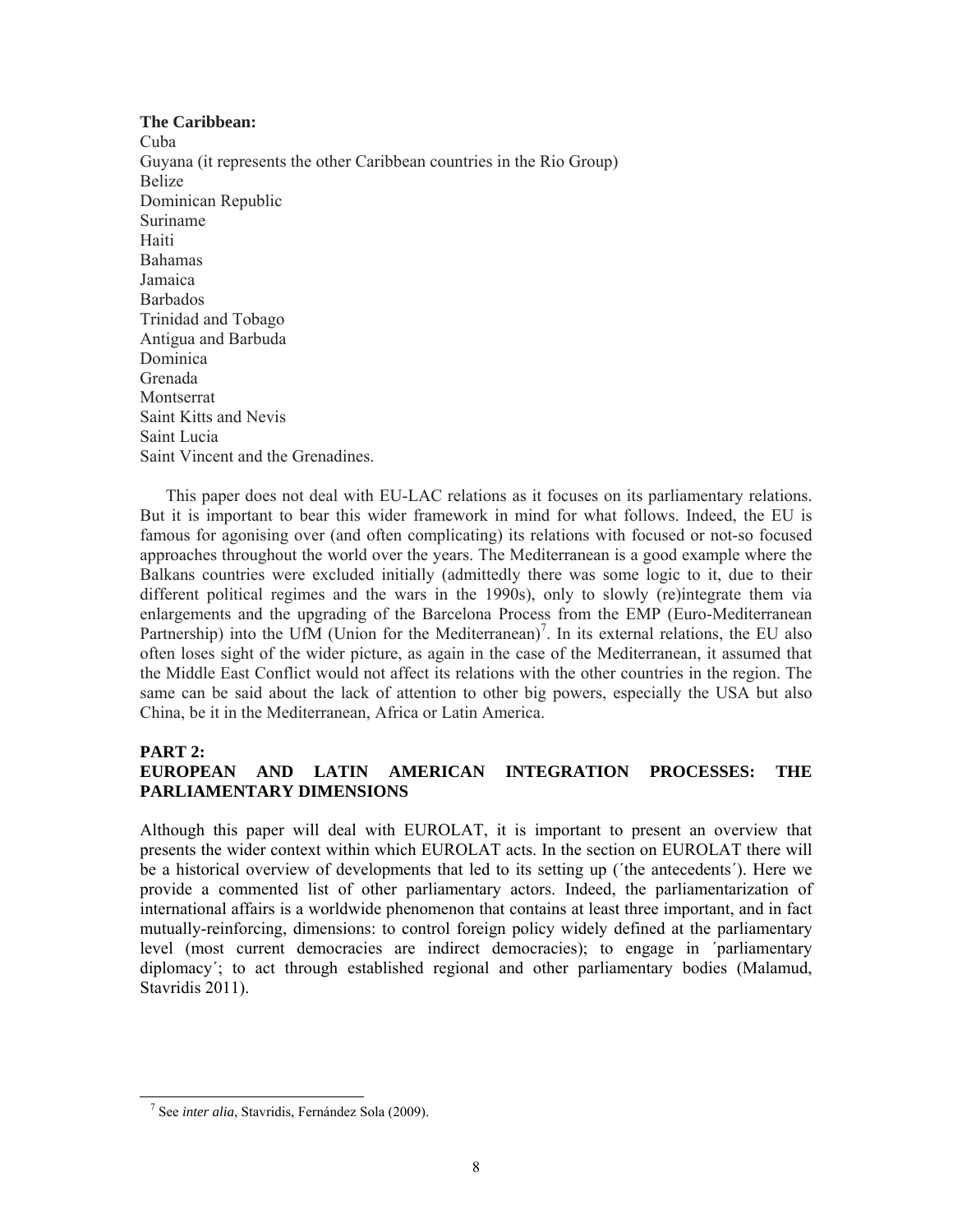The European context

| Parliament    | Established                                  | Member states                                                     | <b>Regional Process</b> |
|---------------|----------------------------------------------|-------------------------------------------------------------------|-------------------------|
| of<br>Council | 1949; expansion post                         | <i>(various</i><br>parliaments<br>47                              | Council of Europe,      |
| Europe        | 1989                                         | enlargements, especially linked                                   | (intergovernmental)     |
| Parliamentary | (name changes)                               | to East-West divide)                                              |                         |
| Assembly      |                                              |                                                                   |                         |
| $(PACE)*$     |                                              |                                                                   |                         |
| European      | (several)<br>name                            | From the original $6$ to the                                      | European Union          |
| Parliament    | 1952<br>changes)                             | current 27:                                                       |                         |
|               | (European Steel and                          | Austria, Belgium,<br>Bulgaria,                                    |                         |
|               | Coal<br>Community);                          | Czech<br>Republic,<br>Cyprus,                                     |                         |
|               | <b>EEC</b><br>Euratom<br>and                 | Denmark, Estonia,<br>Finland,                                     |                         |
|               | $(1958)$ ; enlargements                      | France,<br>Germany,<br>Greece,                                    |                         |
|               | 1973, 1981, 1986,<br>1995,<br>2994,<br>2007. | Hungary, Ireland, Italy, Latvia,<br>Lithuania, Luxembourg, Malta, |                         |
|               | Direct elections since                       | Netherlands, Poland, Portugal,                                    |                         |
|               | 1979                                         | Romania, Slovakia, Slovenia,                                      |                         |
|               |                                              | Spain, Sweden, U.K.                                               |                         |
| <b>NATO</b>   | Brussels Treaty 1949                         | 28<br>members,<br>several                                         | <b>NATO</b>             |
| Parliamentary | <i>(successive</i> )                         | enlargements over the years.                                      |                         |
| Assembly**    | enlargements)                                |                                                                   |                         |
|               | Self-appointed                               |                                                                   |                         |
|               | parliament<br>1955                           |                                                                   |                         |
|               | (formerly:<br>North                          |                                                                   |                         |
|               | Atlantic                                     |                                                                   |                         |
|               | Assembly/NAA)                                |                                                                   |                         |
| <b>OSCE</b>   | Following the<br>1973                        | 55 members                                                        | <b>OSCE</b>             |
| Parliamentary | Helsinki Process, then                       |                                                                   | intergovernmental       |
| Assembly***   | <b>OSCE</b><br>CSCE,<br>then                 |                                                                   |                         |
|               | (several enlargements)                       |                                                                   |                         |

\* PACE: Albania, Andorra, Armenia, *Austria*, Azerbaizan, *Belgium*, Bosnia-H., *Bulgaria*, Croatia, *Cyprus*, *Czech Republic*, *Denmark*, *Estonia*, *Finland*, *France*, Georgia, *Germany*, *Greece*, *Hungary*, Iceland, *Ireland*, *Italy*, *Latvia*, Liechenstein, *Lithuania*, *Luxembourg*, *Malta*, Moldova, Monaco, Montenegro, *Netherlands*, Norway, *Poland*, *Portugal*, *Romania*, Russian Federation, San Marino, Serbia, *Slovakia*, *Slovenia*, *Spain*, *Sweden*, Switzerland, the former Yugoslav Republic of Macedonia, Turkey, Ukraine, *United Kingdom*. The Belarusian Parliament has been suspended since January 1997. The parliaments of Canada, Israel and Mexico enjoy Observer Status. (in italics: EU member states).

\*\* NATO PA: Albania, *Belgium*, *Bulgaria*, Canada, Croatia, *Czech Republic*, *Denmark*, *Estonia*, *France*, *Germany*, *Greece*, *Hungary*, Iceland, *Italy*, *Latvia*, *Lithuania*, *Luxembourg*, *Netherlands*, Norway, *Poland*, *Portugal*, *Romania*, *Slovakia*, *Slovenia*, *Spain*, Turkey, *United Kingdom*, United States of America. (in italics: EU member states).

\*\*\* OSCE PA: Albania, Andorra, Armenia, Austria, Azerbaijan, Belarus, Belgium, Bosnia and Herzegovina, Bulgaria, Canada, Croatia, Cyprus, Czech Republic, Denmark, Estonia, Finland, France, Former Yugoslav Republic of Macedonia, Georgia, Germany, Greece, Hungary, Iceland, Italy, Ireland, Kazakhstan, Kyrgyzstan, Latvia, Liechtenstein,

Lithuania, Luxembourg, Malta, Moldova, Monaco, Montenegro, Netherlands, Norway, Poland, Portugal, Russian Federation, Romania, San Marino, Serbia, Slovenia, Sovakia, Spain, Sweden,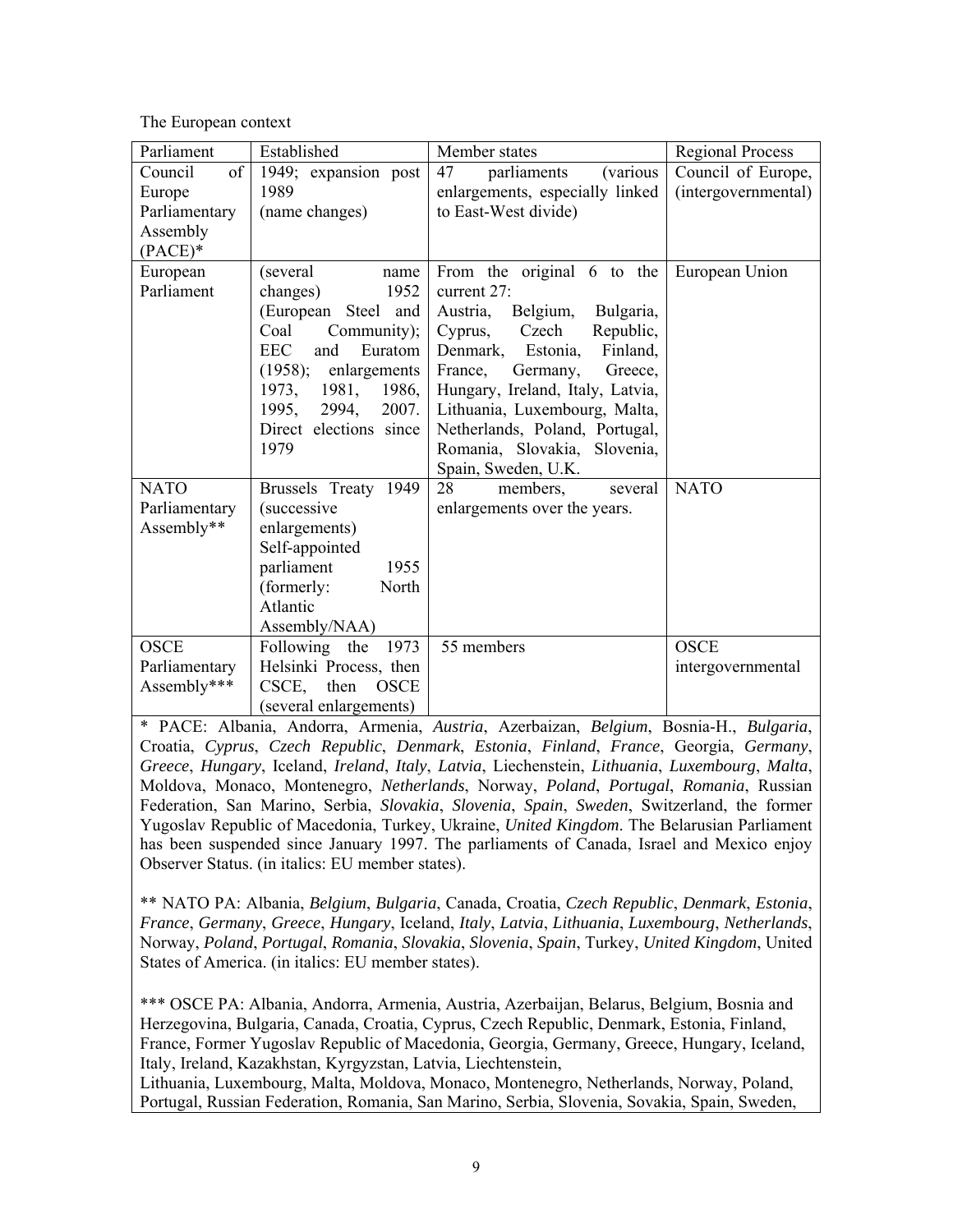Switzerland, Tajikistan, Turkey, Turkmenistan, Ukraine, United Kingdom, United States of America, Uzbekistan.

Various sources.

 The above represent the main parliamentary assemblies with a European dimension (either exclusive or not) that are still in force in 2010. For instance the WEU Assembly which outlived the WEU for some years has finally come to an end<sup>8</sup>. The EP is a leading international actor with 36 Delegations and several Committees dealing with international issues. It also belongs to a number of institutionalized interparliamentary assemblies, one of them being the EUROLAT. Others include chronologically speaking, the EU-ACP Joint Assembly, the EMPA and the EURONEST (still in development).<sup>9</sup>

#### The Latin American context

 $\overline{a}$ 

The parliamentary dimension of EU-Latin America relations has been built on pre-existing subregional structures which also reflect the respective degree of regional integration achieved to date in Latin America. Thus, the Central American Parliament (PARLACEN) is the oldest in existence if we consider the various regional integration processes in Latin America. They all represent very diverse forms of integration but they all share in common the fact that –unlike the European integration process- they do not aim to form a political union. This is an important point that brings us back to the question of definitions. That is to say that those particular parliamentary assemblies do not aim to achieve eventually a political union but represent instead: ´a means to improve the economic growth rate of the economies involved and to promote their development in the longer run' (Rueda-Junquera, 2008:  $3^{10}$ ). This fact is further reflected in the empirical observation that, speaking from an electoral perspective, political parties in Latin America do not mobilize around their presenting differing/alternative proposals about whether there should be more or less of an ´integration dose´; unlike Europe where this is still the case, at least in several countries like the new members or those more traditionally debating such an issue (Britain *par excellence*, which is traditionally seen as pro-Atlantic) (Ajenjo 2007).

 The following Table lists the various Latin American regional parliamentary assemblies in order to show how many are involved in EUROLAT and to try to differentiate between ´old´ and ´new´ types of regionalism (thus illustrating how diverse those integration processes actually are):

| Parliament        | Established                         | Member states                              | <b>Regional Process</b> |
|-------------------|-------------------------------------|--------------------------------------------|-------------------------|
| <b>PARLANDINO</b> | Andean Group: 1969                  | Bolivia, Colombia, Ecuador, CAN            |                         |
| Andean            | Parliament: Peru<br>Andean          |                                            |                         |
| Parliament        | 1979                                | Associate countries:<br>Chile.             |                         |
|                   | Andean                              | Community:   Argentina, Uruguay, Paraguay, |                         |
|                   | 1997                                | <b>Brazil</b>                              |                         |
|                   |                                     | Observers: México, Panama                  |                         |
| <b>PARLATINO</b>  | 1964 (entry into force: Continental | Latin<br>America                           | There<br>no<br>1S       |

|  | Table 1. Origins and memberships of Regional Parliaments that belong to EUROLAT |  |  |
|--|---------------------------------------------------------------------------------|--|--|
|  |                                                                                 |  |  |

<sup>8</sup> Esther Barbé, UAB/Autonomous University of Barcelona, *I Jornada europea Jean Monnet Democracia y Derecho: La Asamblea Euromediterránea en el marco de la Presidencia española*, Barcelona, 16 April 2010.

9 For details, see Dietmar Níckel, ´L´Assemblée euroméditerranéene dans le contexte des assemblées interparlementaires de l´Union européenne´, in Ibid. (Dr. Níckel was Director-General for External Policy of the European Parliament General Secretariat).

 $10$   $\alpha$  un medio para acelerar las tasas de crecimiento de las economías participantes y para promover su desarrollo en el largo plazo" (our own translation).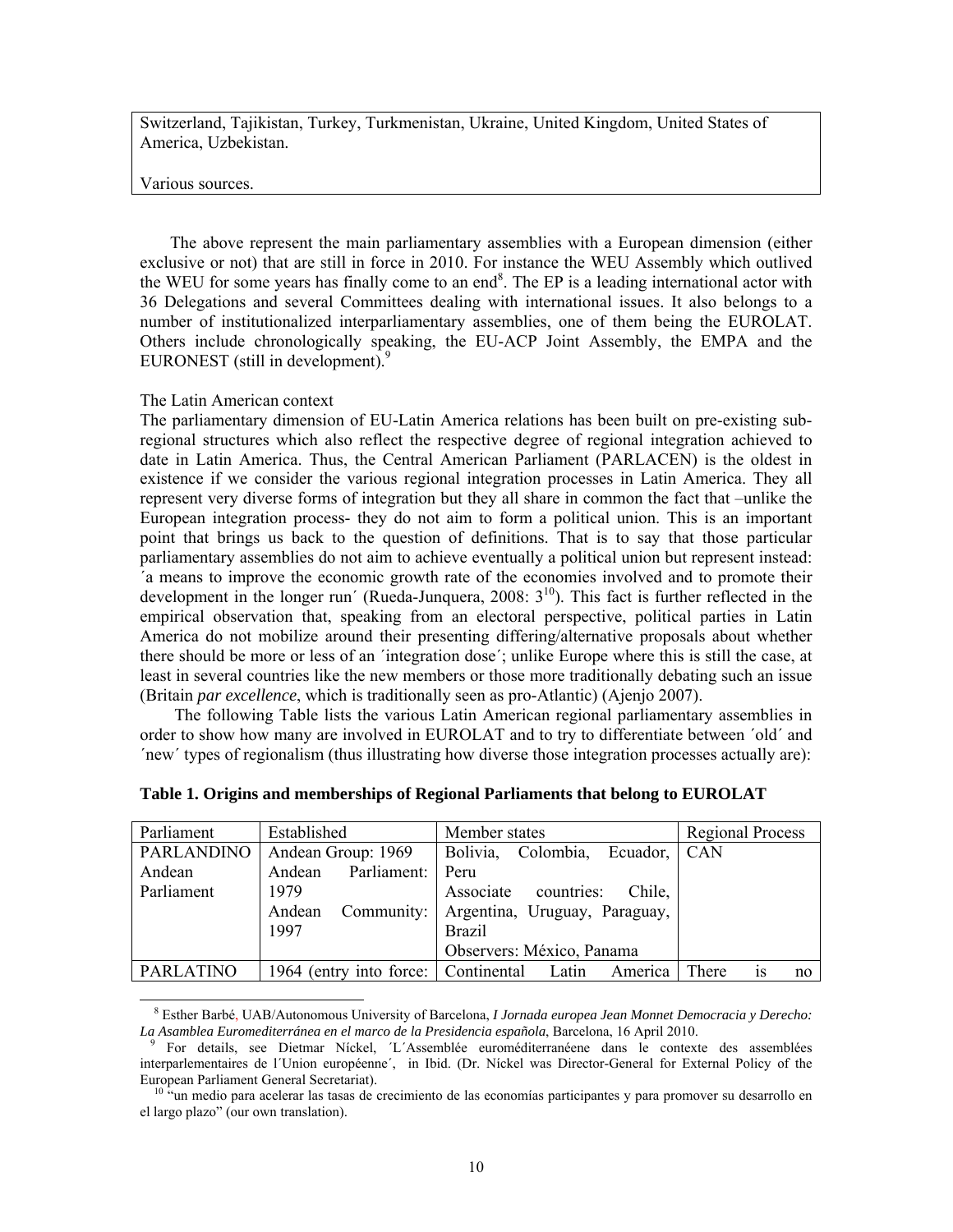| Latin American                                                                                      | 1987)                  | Dominican Republic, Cuba and      | intergovernmental |
|-----------------------------------------------------------------------------------------------------|------------------------|-----------------------------------|-------------------|
| Parliament                                                                                          |                        | the West Indies                   | organization      |
| <b>PARLACEN</b>                                                                                     | Contadora<br>Group:    | El<br>Honduras,<br>Guatemala,     | <b>MCCA, 1960</b> |
| Central                                                                                             | 1983                   | Salvador, Nicaragua               | SICA, 1991        |
| American                                                                                            | Constituent Act: 1987  | Panama (since 1994)               |                   |
| Parliament                                                                                          | Entry into force: 1991 | Observers: Dominican Republic     |                   |
|                                                                                                     |                        | (since 1998), Puerto Rico (since) |                   |
|                                                                                                     |                        | 2001), México (since 2002)        |                   |
| <b>MERCOSUR</b>                                                                                     | Constituent<br>Act:    | Argentina, Uruguay, Paraguay,     | <b>MERCOSUR</b>   |
| Parliament                                                                                          | December 2005          | <b>Brazil</b>                     |                   |
| (commonly)                                                                                          | Entry into force:      | Venezuela (adhesion in 2005)      |                   |
| known<br>as                                                                                         | May 2007               | Associates countries: Bolivia,    |                   |
| PARLASUR)                                                                                           |                        | Chile, Colombia, Ecuador, Peru    |                   |
| Source: own elaboration. Associate countries can attend sessions with the right to speak but not to |                        |                                   |                   |
| vote.                                                                                               |                        |                                   |                   |

To the above, one must of course mention the additional dimension of the international role of the respective national parliaments of all Latin American countries, and also their sub-national level. In many cases there are federal countries and therefore federal-level parliamentary bodies are important for those countries foreign policies and other international links. This paper does not enter this important dimension for reasons of space.

# **PART 3: THE EUROLAT: STRUCTURE AND FUNCTIONS**

 $\overline{a}$ 

What strikes first is that there is very little literature on the subject, especially, but not only in the English language (Casado González, 2008, is very emblematic: a two page long descriptive account in French).

From 1974 until the setting up of EUROLAT in  $2006<sup>11</sup>$ , there were 17 biannual interparliamentary conferences between the EP and the PARLATINO, the PARLANDINO, the PARLACEN, and the then PARLASUR parliamentary committee. Within that context, the setting up of the EUROLAT can be seen as the fulfilment of the wishes of both the  $EP<sup>12</sup>$  and the various regional Latin American assemblies and as a step forward in the development of relations between the two regions (EU-Latin America) $<sup>13</sup>$ .</sup>

According to the EUROLAT Rules of Procedures (Article 1: Nature and objectives)<sup>14</sup>:

 The Euro-Latin American Parliamentary Assembly is the parliamentary institution of the European Union – Latin American and Caribbean Biregional Strategic Partnership. The Assembly shall contribute to the strengthening, development and visibility of this Strategic Partnership, as the

11 Parlamento Europeo, Dirección General de Estudios, *Ficha Informativa sobre la Cooperación Interparlamentaria entre la Unión Europea y América Latina (1974-2003)*, Luxembourg, 3 April 2003 (PE331.099); see also www.europarl.europa.eu/intcoop/eurolat/interp\_to\_eurolat\_es.htm.

<sup>&</sup>lt;sup>12</sup> On the wider international role of the EP see Fernández Fernández (2007). See also Communication from the Comission to the European Parliament and the Council (2009):

www.europarl.europa.eu/intcoop/eurolat/key\_documents/eu\_commission/eu\_la\_global\_players\_in\_partnership\_en.pdf. <sup>13</sup> See http://www.europarl.europa.eu/intcoop/eurolat/key\_documents/flyer\_eurolat\_es.pdf.

<sup>&</sup>lt;sup>14</sup> See appendix 1 for a chart of the EUROLAT, as available on the website of the organisation. The EUROLAT's official languages are English, French, Spanish and Portuguese.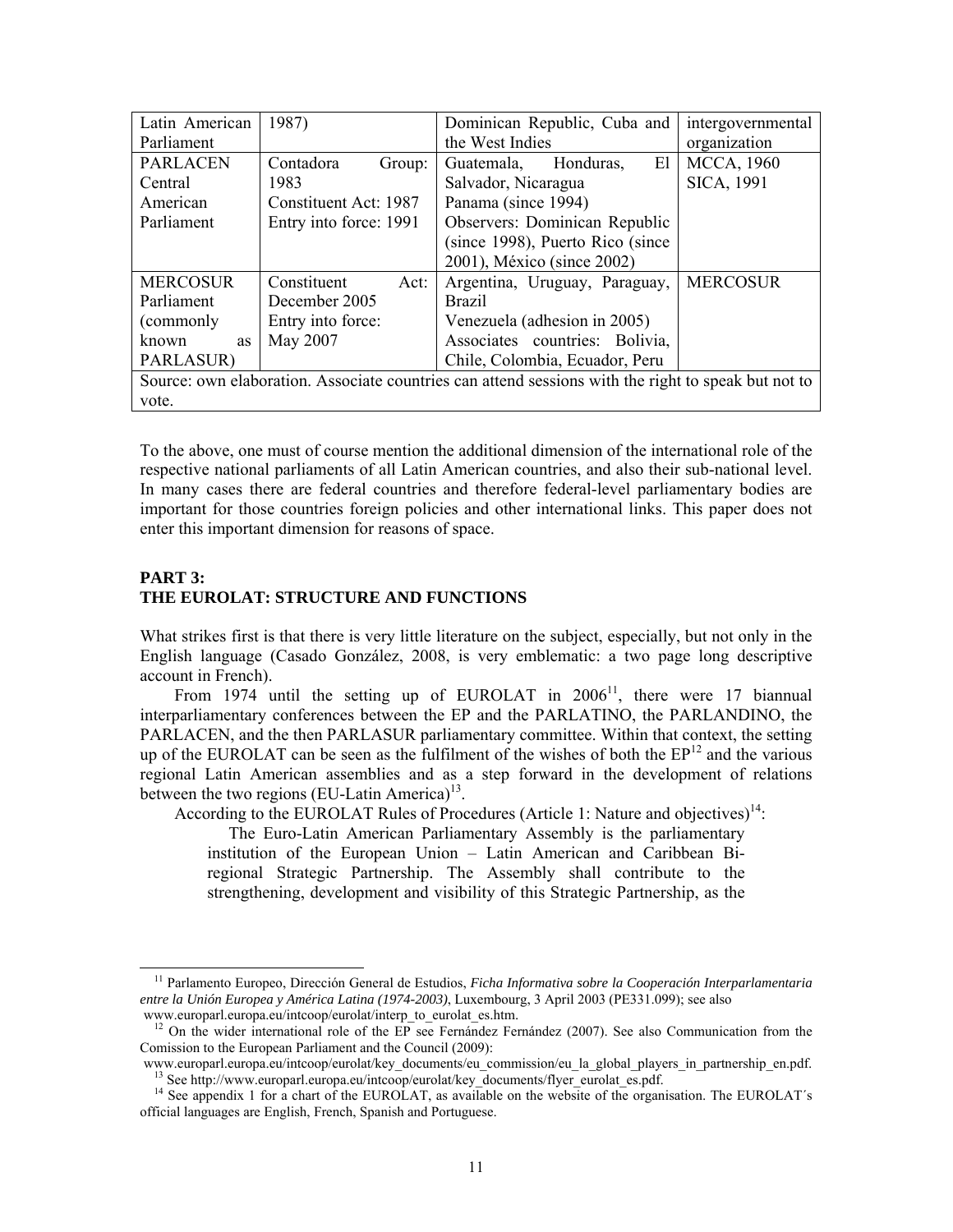institution responsible for parliamentary consultation, supervision and monitoring of the Partnership.<sup>15</sup>

Its objectives are to promote and deepen various practical aspects of the Bi-regional Strategic Association on three fronts: political level (including the promotion of democracy, integration, peace, governability/governance and Human Rights); economic (including commercial and financial relations); and social (including the environment, education and migration). There are three such Committees: the Political Committee, the Economic Committee and the Social Committee.

### Its Article 3 presents a list of EUROLAT´s Responsibilities:

 The Assembly shall be the forum for parliamentary discussion, consultation, supervision and monitoring in respect of all questions of concern to the Bi-regional Strategic Partnership. For these purposes, the Assembly shall be authorised, among other things, to adopt resolutions and recommendations addressed to the EU-LAC Summit and the institutions, bodies, groups and ministerial conferences devoted to developing the Partnership, including the Rio Group and the San José Process. Similarly, it shall be responsible for drawing up reports and proposals for the adoption of specific measures related to the various spheres of activity of the Partnership, at the request of the Summit or the ministerial conferences.´

 However, this new parliamentary structure does not intend to replace existing more traditional intergovernmental mechanisms in international relations. What has been set up represents only a pluralistic parliamentary structure but with limited formal and deliberative functions, leaving important decision making and classical negotiations to heads of States and/or Governments. Of course, this is not unique to EUROLAT, *and* it is to be expected in what remains after all a world system of *states*. It remains a key paradox in EUROLAT that it is the EU, within which almost all its member states being parliamentary democracies, that develops its relations with Latin America mainly through the executive domain, leaving a very limited decision making role to its parliamentary dimension. And the opposite: the presidential regimes in Latin America have taken a parliamentary bias in their respective regional and sub-regional integration efforts.

 EUROLAT membership has not taken into account the many different parliamentary structures that exist in Latin America (see above) and has opted instead for giving the same representation to parliamentary bodies irrespective of whether they are directly elected or not (in the former group, the EP and the PARLACEN, and in the latter the rest<sup>16</sup>). No doubt this creates a clear deficit for the citizens involved in the process because their representativeness is simply not the same for each side (especially vis-à-vis the question of legitimacy). In the case of not directly elected parliamentary bodies, mainly Latin American ones, the situation is all the more complex. It is clear that each regional integration process has its own history and that it does to a large extent explain those deficits. For instance, one cannot compare Central America´s process that was largely based on pacification and democratization, to that in the Southern Cone which stems from expected commercial exchanges benefits (Rueda-Junquera 2008).

 The EUROLAT structure consists of two ´component´ elements: one ´European´ and the other ´Latin American´. Both components consist of the same number of members: 150 in Plenaries, with 75 participants from each side. There are two Co-Presidents (one from each side),

<sup>&</sup>lt;sup>15</sup> www.europarl.europa.eu/intcoop/eurolat/documents/rules\_of\_procedure/version\_april\_2009/785140en.pdf.

<sup>&</sup>lt;sup>16</sup> Direct elections to the MERCOSUR Parliament are scheduled for 2011.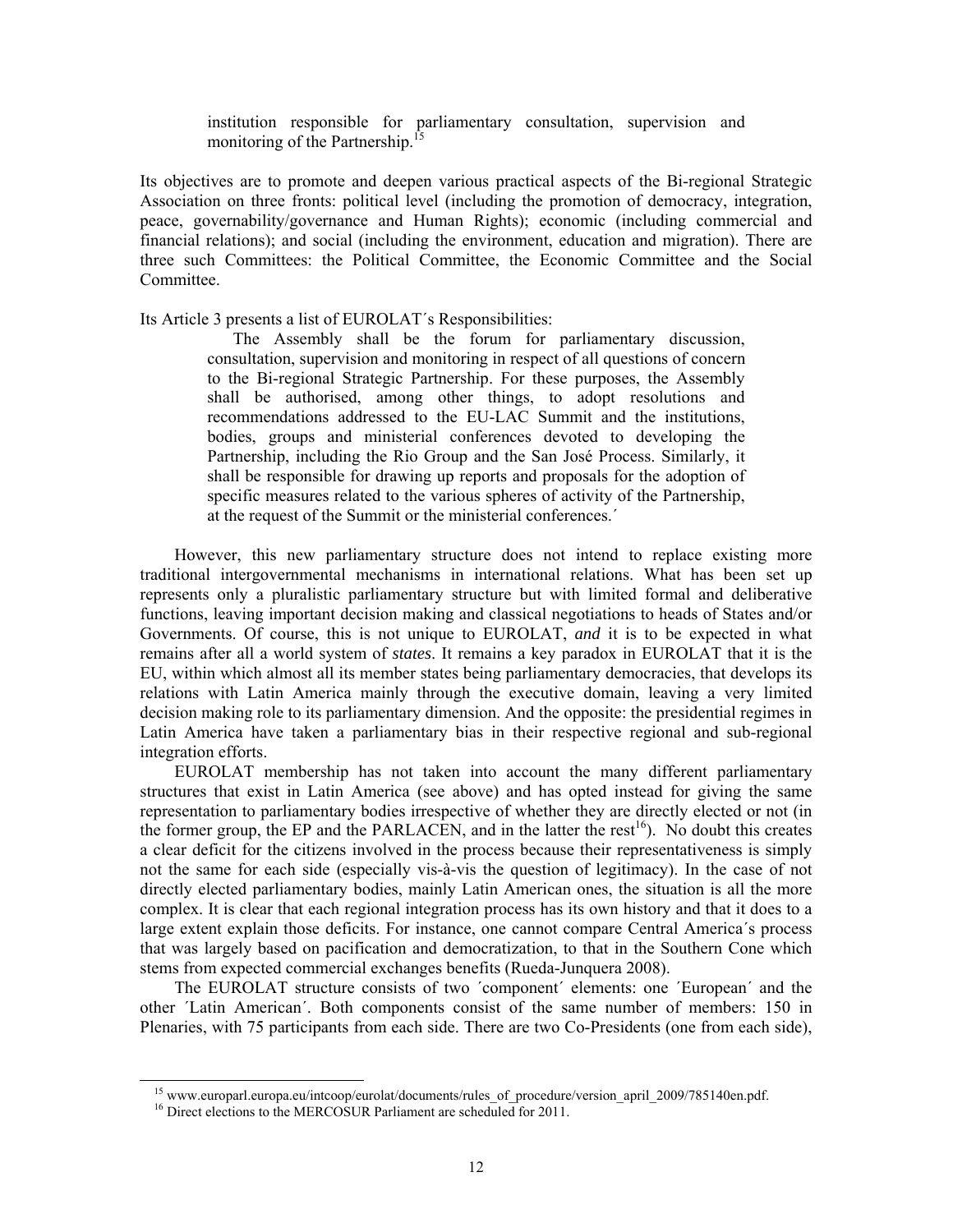14 Vice-Presidents (7 each) belonging to a Bureau, plus three permanent Committees (50 members each, with 25 each for the EU and Latin America). There is one annual Plenary Session.

 This parity is meant to reflect balance and symmetry between the two regions involved. However, whereas the European side is clearly represented by its ´supranational´ parliamentary institution (the EP), this is not the case in the Latin American component. Indeed, there are four ´supranational´ sub-regional entities, plus two Committees for the two countries that do not currently belong to any of those Latin American regional processes. These are as follows:

- PARLANDINO
- PARLATINO
- **PARLACEN**

-

- PARLAMENTO DEL MERCOSUR/PARLASUR
- the Mexico-EP Joint Committee
- the Chile-EP Joint Committee.

 The current two Co-Presidents (as of April 2010) are Spanish conservative MEP José Ignacio Salafranca for the European side, whereas Colombia´s Liberal Party in his capacity as PARLANDINO Co-President, Luís Fernando Duque García represents the Latin American side. As for the 14 Vice-Presidents, on the European side there are 7 MEPs who come respectively from Portugal, Italy (2), Spain (2), Poland, and Germany. For the Latin American side, there are MPs from PARLATINO (3 in all: one from Brazil, one from Chile, one from Peru), from PARLACEN (from Honduras), one each from the JPC-EU Chile, and from the JPC-EU Mexico, and finally, one from PARLASUR (from Paraguay).

 During 2006-2009, the period under study in this piece, there were three EUROLAT plenary sessions. The plenary sessions play an important role in putting together and recording the EUROLAT´s overall opinions, observations and recommendations. They are directed to both national governments and to the regional processes involved. Their aim is to offer a general ´direction´, a kind of a ´roadmap´, for the decisions that need to be taken in EU-Latin American relations. What follows lists the topics that have been covered in the sessions that have taken place until early 2009:

| First Plenary Session, Brussels,                          | Resolution on democratic governance                       |  |
|-----------------------------------------------------------|-----------------------------------------------------------|--|
| December 2007                                             | Resolution on the opportunities that would follow from an |  |
|                                                           | improvement in economic and commercial relations between  |  |
|                                                           | the EU and the LAC                                        |  |
|                                                           | Resolution on climate change                              |  |
| Second Plenary Session                                    | Resolution on poverty and social exclusion                |  |
| Lima, May 2008                                            | Resolution on the challenges of the Doha Round            |  |
|                                                           | Resolution on energy policies                             |  |
| Third Plenary Session                                     | Resolution on a Euro-Latin American Charter for Peace and |  |
| Madrid, April 2009                                        | Security                                                  |  |
|                                                           | Resolution on trade and climate change                    |  |
|                                                           | Resolution on water in EU-ALC relations                   |  |
|                                                           | Resolution on the urgency of the financial crisis         |  |
| Source: Own elaboration drawing from the EUROLAT website. |                                                           |  |

 In terms of how the Plenaries are prepared and organized, what happens is that a number of previous reports are prepared within the three EUROLAT committees (the Political Committee, the Economic Committee and the Social Committee). In practical terms however, as soon as we refer to the EU-LAC summit meetings, the traditional state-to-state intergovernmental means remain the main negotiations mechanisms, as the Assembly only enjoys consultation and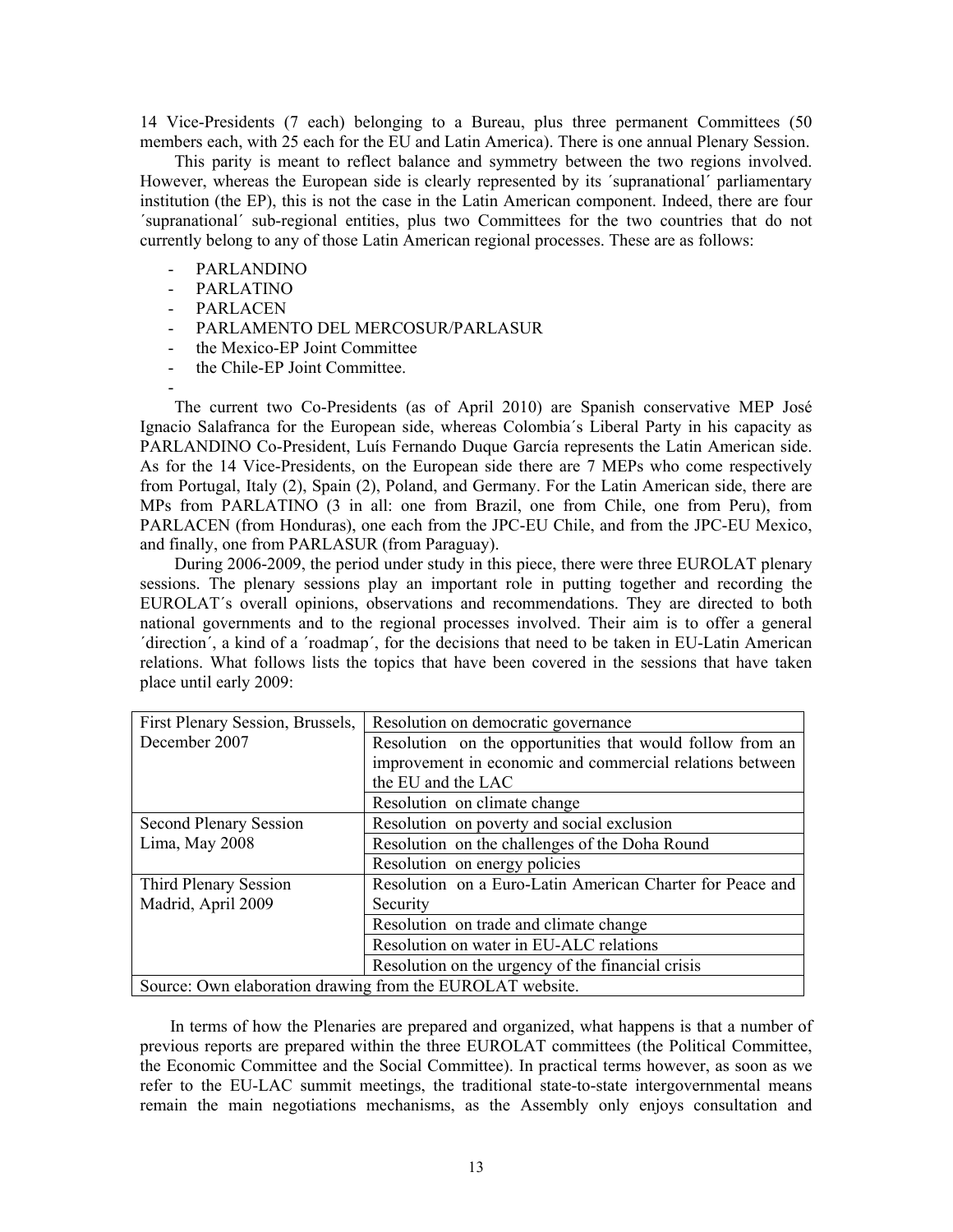advisory powers. It does however represent ´a basis for strengthening´ the EU-LAC partnership, and a 'qualitative leap forward from the previous biannual Interparliamentary Conferences'.<sup>17</sup>

 The overwhelming majority of EUROLAT resolutions deal with the main priorities that national policies should take, partly reflecting the overall fragility of the various integration processes that characterize Latin America. Occasionally, those resolutions refer to the way European countries have achieved –through integration- a reduction in poverty, exchange of energy resources or education exchanges. The implication is that Latin America should learn from that experience and results.

 In terms of topics those resolutions deal mainly with migration, security, sustainable development and regional integration. The permanent presence of those topics reflects not onlyt hat the EU has defined the EUROLAT institutional model, but also that it sets the agenda according to its own priorities. For instance when dealing with migration, the EU refers to its own (EU) *Global Approach to Migration*. An approach where there are no references to Latin America, as the Union´s main priorities in that domain are migration flows that come through North Africa and the Balkans. It appears that the EU controls totally the EUROLAT agenda according to its own interests.

 However (in spite of those important restrictions), it is possible to identify two important innovative aspects in the EUROLAT´s resolutions to date:

- First, right from the start, but also in all following plenaries, there is a call for the need to create a ´Euro-Latin American Bi-regional Strategic Association´, whose entry into force should occur in 2012. There are no details about how and why this should be so. There is only a general reference to the need for such a bioregional strategic association.
- Second, there is a reference to the "triangular approach" of existing Agreements among the various world regions. The idea being that some of EUROLAT topics could be put on the agendas of its meetings with the USA, Asia or Africa. This is an innovative approach in that it gives EUROLAT a number of common interests in its positioning in the world. Within the European debate/thinking about its (relatively weak) role in globalization, and if used properly, the Latin American region could work positively for the Union in case it reinforces Europe´s wider role in the world.

In sum, these resolutions continue to be declarations of purpose rather than real decision-making ones, as they "underline the need to discuss", "encourage reflection" or "support the reform of the global governance model".

#### **PART 4:**

 $\overline{a}$ 

# **THE EUROLAT: OTHER ACTIVITIES**

Drawing from and building on the slowly emerging literature on the subject (see above), it is possible to identify a number of specific activities that regional (and inter-regional) parliaments have engaged in over the years. As a result, in this section there will first be a general discussion of what those activities are. Then there will follow a number of general comments about how those activities have taken place in the EUROLAT during the period under study in this paper. Particular attention will be given to areas where the EUROLAT could become more active.

 The main role of a regional assembly is to monitor the various agreements that are made within its corresponding international organisation. In the case of the EUROLAT, the obvious candidate is the EU-Latin America and Caribbean Strategic Partnership. We have seen above what it has concentrated on over the past few years. As far as additional, less traditional, activities are concerned, the literature has identified the following ones, both as already important and as the most promising for the future (this draws heavily on Stavridis, Pace 2009):

<sup>&</sup>lt;sup>17</sup> Constituent Act of the Euro-Latin American Parliamentary Assembly, Brussels, 8 November 2006, p. 2.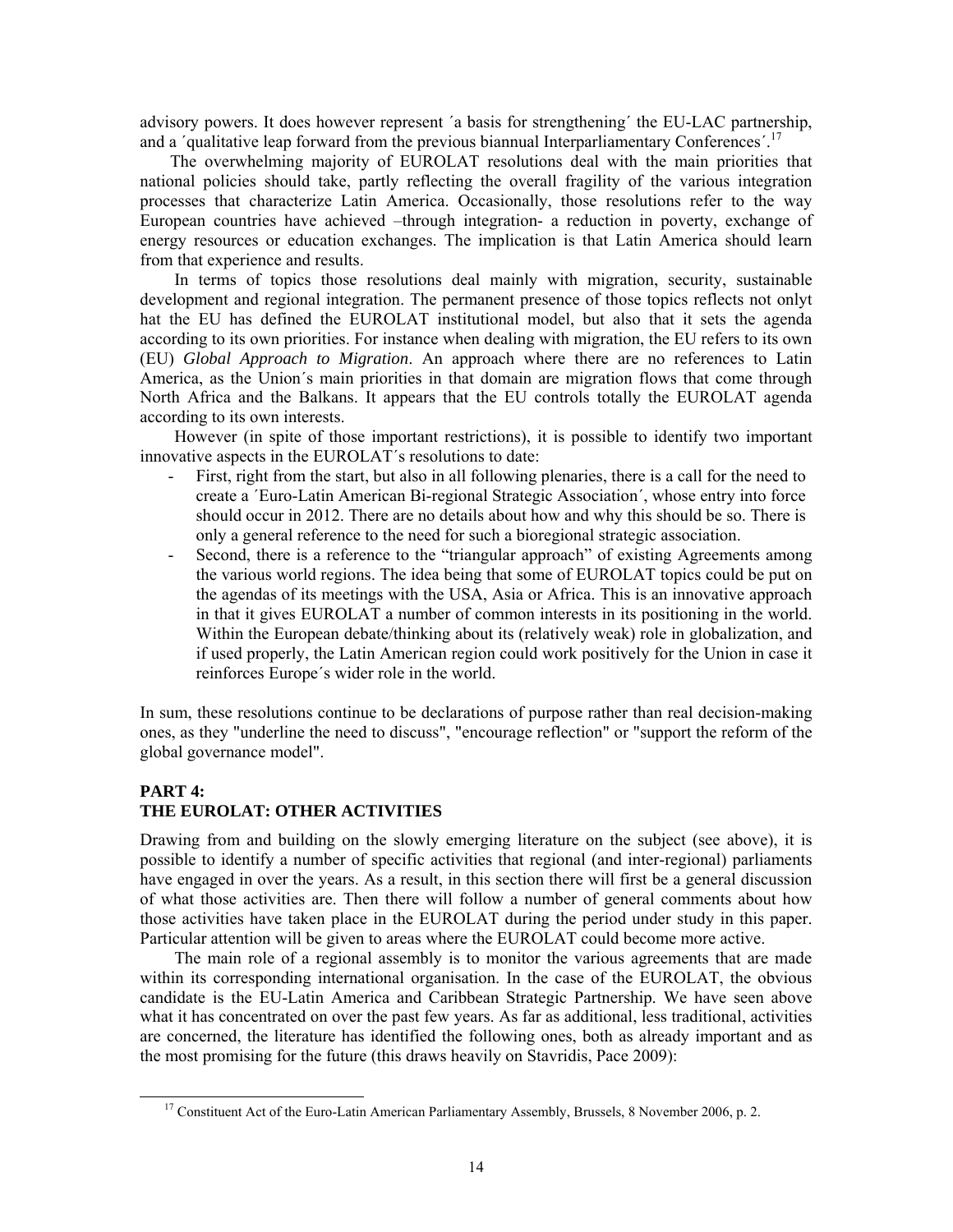For obvious space limitations<sup>18</sup>, we will only refer to them rather briefly. These issues are as follows:

- parliamentary bodies as 'moral tribunes';
- parliamentary input in election monitoring;
- the role of parliamentarians in the so-called 'socialization effect';
- conflict resolution.

 $\overline{a}$ 

 It is often argued that parliaments act as 'moral tribunes' on foreign policy issues. Because parliamentarians do not have to *necessarily* follow the official governmental line, they can be more ´flexible´ and even allow themselves the ´luxury´ of adopting a normative (i.e. moral) approach. As Beetham has argued, parliamentarians do not necessarily ´coincide with their respective country's official position on any given issue. This allows parliamentarians *a margin of flexibility* that is denied to the diplomat<sup>'</sup>. He also thinks that they 'tend to bring a moral dimension to international politics that transcends narrow definitions of the national interest, particularly in their principled support for democracy and human rights´ (Beetham 2006: 11, emphasis added). Other concur: ´(…) *Realpolitik* concerns are of less interest for the representatives of the European peoples sitting in the European Parliament' (Zenon 2005:  $118$ )<sup>19</sup>.

 There are however also signs that this may not really be the case. When important national interests are at stake, many parliamentarians, especially within the government´s ranks may take a similar view to that of their Executive. As foreign policy issues are very often bipartisan in their nature that may change the moral or moralistic view that is often displayed in parliamentary gatherings. Thus, recent analyses of the EP stance on Cyprus and Turkey point to a strong dose of *Realpolitik* at the expense of morality<sup>20</sup>.

 Electoral monitoring is often regarded as an important element in democratisation. It is particularly important for non-democratic countries of course. The participation of parliamentarians in election monitoring does not only follow logically from their belonging to a parliament. It also shows that they have an important international role to play. In the EMPA, it has been argued that there is a need for 'the strengthening of democratic processes in all the partner countries, particularly *the sound organisation of elections*' 21. Many a national parliamentarian has been involved in election monitoring throughout the world. The European Parliament has been involved in numerous election monitoring missions over the years<sup>22</sup>.

 In the existing literature, the 'socialization effect' is usually referred to a process that is taken place in situations where parliamentarians from democratic countries mix with their counterparts from undemocratic or partly democratic ones. Such institutional frameworks are supposed to socialize the non-democratic members over time in democratic practices.

 This is at least the theory. In practice many problematic questions remain unresolved: one of them is the question of time. How much time is given to that process? How does one evaluate its impact? Whatever the limitations, most parliamentarians accept that on the whole this is a process worth investing time and effort. One of the reasons being the alternative: not to engage.

<sup>&</sup>lt;sup>18</sup> We do not cover here the question of the parliamentary dimension of decentralized cooperation, that is to say parliamentary paradiplomacy.

<sup>&</sup>lt;sup>19</sup> For more details, see also Biad (2005); Pace, Stavridis (2010). A large number of parliamentarians have repeatedly made this point on the international role of parliaments to one of the authors of this paper in a series of interviews over the years (Stavridis 2002b; 2003; 2006a; 2006b).

20 see Stavridis (2006b); Stavridis, Tsardanidis (2009); see also Vaquer (2004) on the Western Sahara issue.

<sup>&</sup>lt;sup>21</sup> Point 44. 'Resolution of the EMPA on the assessment of the Barcelona Process on the eve of its tenth anniversary, adopted on 15 March 2005 in Cairo (Egypt) on the basis of the resolution tabled by Mrs Tokia Saïfi, Chairperson, on behalf of the Committee on Political, Security and Human Rights Issues', *First Session of the Euro-Mediterranean Parliamentary Assembly*, Cairo, March 2005, p.64 (emphasis added).

22 32 such missions during the 1994-1999 term; 37 during the 199-2004; and no less than 59 during the 2004-2009 term There is a webpage on the EP website dedicated to what is called Election Observation, not to ruffle sensitivities:www.europarl.europa.eu/intcoop/election\_observation/implementing\_provisions\_en.pdf.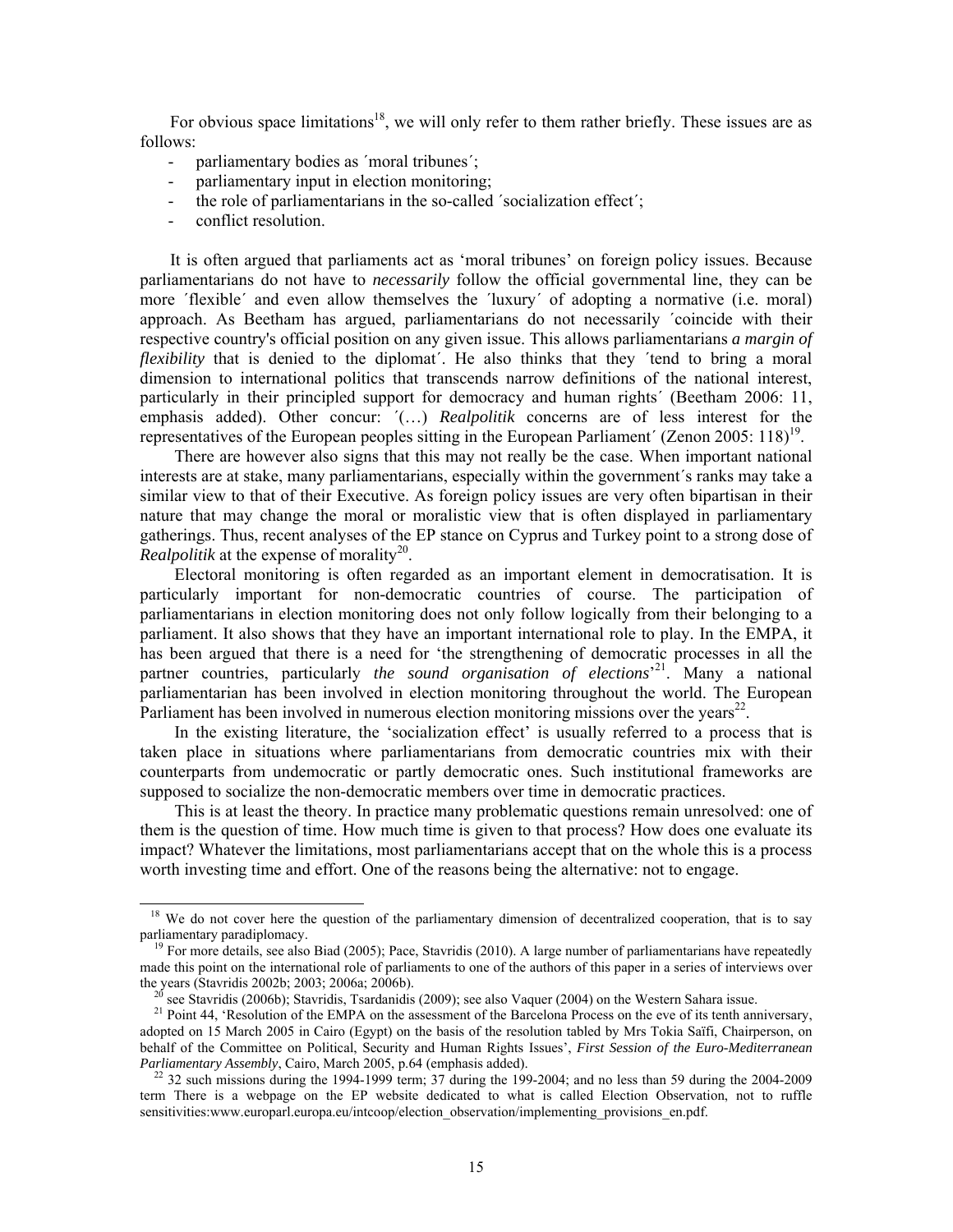Of course, there are also different ways to try and mitigate the circumstances: for instance, the counterparts to EP interparliamentary assemblies cannot be just representatives of their respective regimes (usually appointed diplomats), as was the case in the past<sup>23</sup>. No need to say that those regimes have invented ways of circumventing this hurdle, but it is yet another additional obstacle that they still need to overcome. The question remains whether nondemocratic regimes parliamentary representatives act indeed as parliamentarians or whether they only represent the parliamentary arms of governing elites. In short are they, for want of a better term, diplomats disguised as MPs?

 As for conflict, as Beetham (2006: 11) has noted, ´[t]he cessation of regional conflict is the first imperative for regional parliamentary dialogue´. To quote MP Anne S. Makinda, Deputy Speaker of the Parliament of Tanzania: "Parliaments should also be seen increasingly as forums that can assist in peace-building and conflict resolution in those LDC countries that are either at risk of or are emerging from conflict."<sup>24</sup>

 For instance, Alain Berset of Switzerland´s Council of States (i.e. Senate) reminds us that the first contact between the British and the Argentinians after the Falklands War took place within the Inter-Parliamentary Union´, adding further that a ´meeting between North and South Korean parliamentary representatives [also took place) within the framework of this same organisation, which also set up a meeting of Israeli and Palestinian parliamentary representatives  $(\ldots)^{25}$ .

 Although sometimes traditional diplomats consider parliamentarians as 'parasiting' their own work<sup>26</sup>, this is a rather old-fashioned approach that does not necessarily reflect the reality of international relations in the  $21<sup>st</sup>$  century. It goes without saying that it is also possible for parliamentarians to ´respecter un devoir de reserve´, to use the words of Xavier de Villepin, then President of the French Senate´s Foreign Affairs, Defence and Armies Committee (Sénat 2001: 16). Moreover, any critical approach tends to ignore the (potential or real) benefits of parallel channels, which represents a constant alternative or addition to traditional diplomatic practice.

 Now that we have given the wider context, we turn to the same issues within the EUROLAT context.

#### EUROLAT´s record to date: a preliminary overview

 $\overline{a}$ 

To date, the EUROLAT Plenary Sessions Declarations and other documents have concentrated on economic and trade issues reflecting the fact that ´the EU remains Latin America´s secondlargest trade partner and the region's biggest investor'.<sup>27</sup> This is also the case in the vast majority of the texts that have been adopted to date. However, there is one important issue that is being developed: recent work on the need to adopt a *Euro-Latin American Charter for Peace and Security*. Its objective would be to allow ´political, strategic and security proposals to be signed

23 French Green MEP Alima Boumédiène interview, in Stavridis (2002b: 47-48).

<sup>&</sup>lt;sup>24</sup> Statement by the Honourable Anne S. Makinda, Deputy Speaker of the Parliament of Tanzania on behalf of the Inter-Parliamentary Union, High-level Meeting of the General Assembly on the mid-term review of the implementation of the Programme of Action for the Least Developed Countries for the Decade 2001-2010, United Nations, New York, 18 September 2006.

<sup>25</sup> *Proceedings of the European Conference of Presidents of Parliaments in Tallinn (Estonia)* on 30-31 May 2006, p.  $48.$ <sub>26</sub>

26 ´un parasitage dans les négotiations´ to use the words of Gérard Davet and Pascal Ceaux, ´Le cas Julia´, *Le Monde*, 09.03.05: www.lemonde.fr.

<sup>&</sup>lt;sup>27</sup> EUROLAT Parliamentary Assembly Committee on Political Affairs, Security and Human Rights Motion for a Resolution "The European Union-Latin America Partnership with a view to the Sixth Summit in Madrid in May 2010", 15 October 2009 (RM/798588EN.doc), p.3.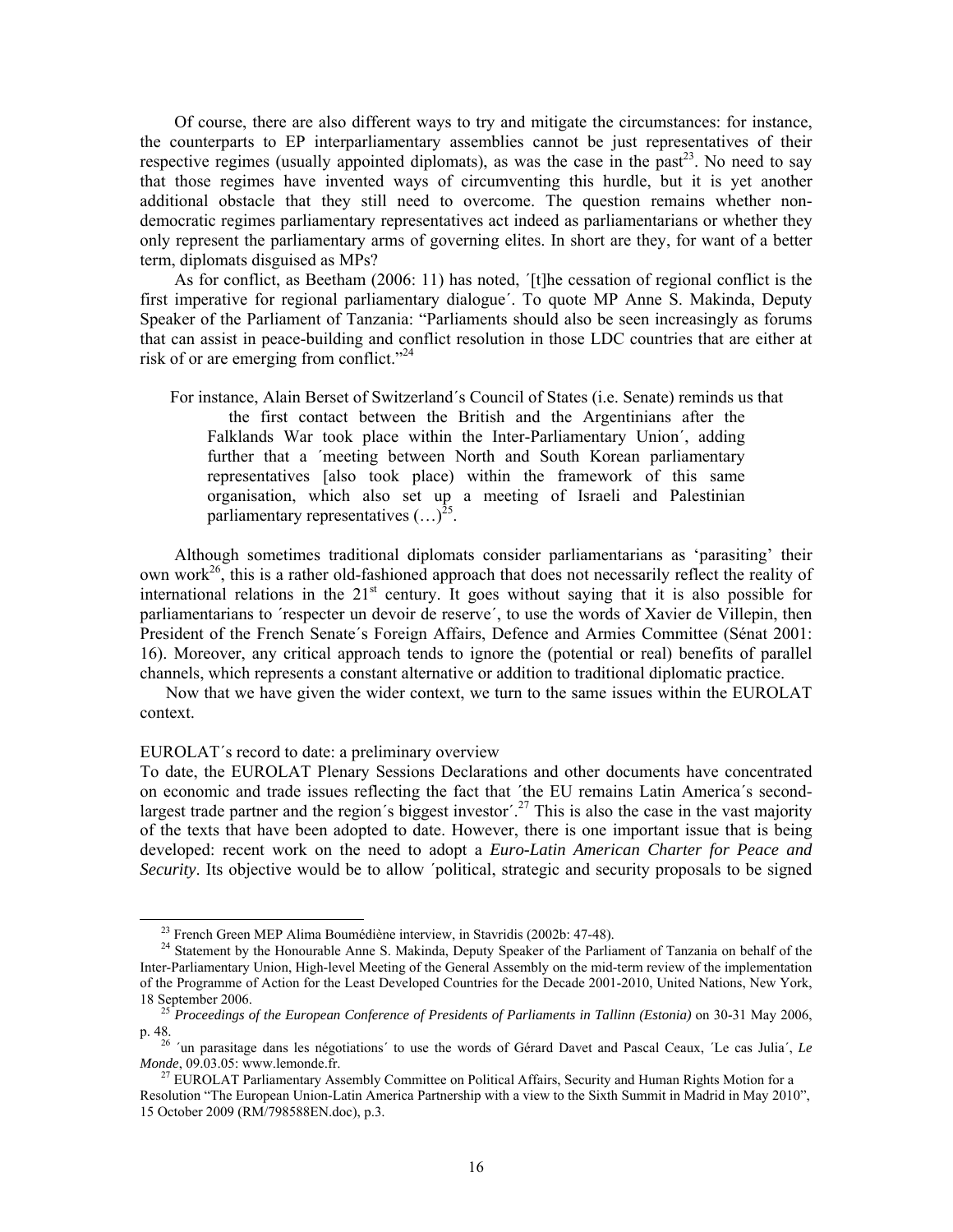jointly<sup>'28</sup> between the EU and the LAC. In other words, a political counterpart to the more economic and commercial dimensions of the all encompassing objective of a *Euro-Latin American Interregional Global Partnership Area* (scheduled for ´around 2012´).

 Other intentions refer to the need to fight poverty and also climate change. In more traditional parliamentary diplomacy terms, the EUROLAT is seen as a practical institutionalization mechanism that would allow´ among other things to:

- achieve 'efficient democratic governability',
- promote policies that 'ensure the protection of human rights,
- 'foster multilateralism  $(...)$  on the international scene'.<sup>29</sup>

 All these objectives are seen as not problematic as all countries and organizations involved believe and share the same commitments to democracy, the rule of law and the protection of human rights. Special attention is given to democratic governance, which at the end of the day forms the basis of the initial EU involvement in the region back in the time of democratization in the 1980s and 1990s. In the words of EUROLAT PA Vice President, MEP José Ignacio Salafranca, this Parliamentary Assembly reflects a long standing commitment by both its component parts to a number of fundamental values, including the rule of law, freedom of expression and a rejection of dictatorial regimes<sup>'.30</sup>

 But EUROLAT also refers extensively to conflict and conflict prevention or resolution. It calls for the setting up of a Bi-regional Centre for Conflict Prevention, whose main objectives would be to be ´dedicated to the early detection of the causes of potential violent and armed conflicts and to seeking how best to prevent them and stop them from escalating<sup>'.31</sup>

 On specific conflictual situations, both internal and international, the EUROLAT Parliamentary Assembly has been rather cautious and limited in its statements and declarations. Thus in 2008, it calls for calm and consensus over the situation in Bolivia through ´a fraternal appeal to all of the political and social protagonists' involved.<sup>32</sup> At the same Plenary Session, the Assembly issued also a Declaration on the state of relations between Ecuador and Colombia, pointing at the fact that ´relations between the sister republics of Colombia and Ecuador had not yet been restored on a proper footing<sup>'.33</sup>

 More recently, at the end of 2009, the Political Affairs, Security and Human Rights Committee also discussed the political situation in Honduras (following a coup and the ousting of the elected President). Bolivia, Honduras and – of course – Cuba represent important problematic and often controversial issues for a variety of political and other questions, both national and international.

#### **CONCLUSIONS**

To recap the paper´s main conclusions: the EUROLAT represents both the institutionalization of long-standing parliamentary relations between Europe and Latin America. It also reflects a growing parliamentarization of international relations widely defined and of regional relations and especially bi-regional- relations in particular. It is still a relatively new phenomenon that has not attracted the academic attention it deserves.

<sup>&</sup>lt;sup>28</sup> EUROLAT Parliamentary Assembly Message to the 5<sup>th</sup> European Union-Latin America and Caribbean Summit – Lima, 16 and 17 May 2008, Thursday 1 May 2008, Lima (DV/721105EN.doc), p.2.

<sup>&</sup>lt;sup>29</sup> EUROLAT Parliamentary Assembly Constituent Session, Brussels, 9 November 2006 (DV/639324EN.doc).

30 ´La Presidencia española presenta en el PE su programa para América Latina´, *Notas de Prensa*, European Parliament, 18 February 2010, p.2.

<sup>&</sup>lt;sup>31</sup> EUROLAT Parliamentary Assembly Texts Adopted at the session of Thursday 20 December 2007 (EUROLAT\_DV-PROV(2007)12-20PROVISIONAL EDITION), p.6.

 $32$  EUROLAT Parliamentary Assembly Declaration on the Situation in Bolivia, 1 May 2008, Lima.

33 Ibid.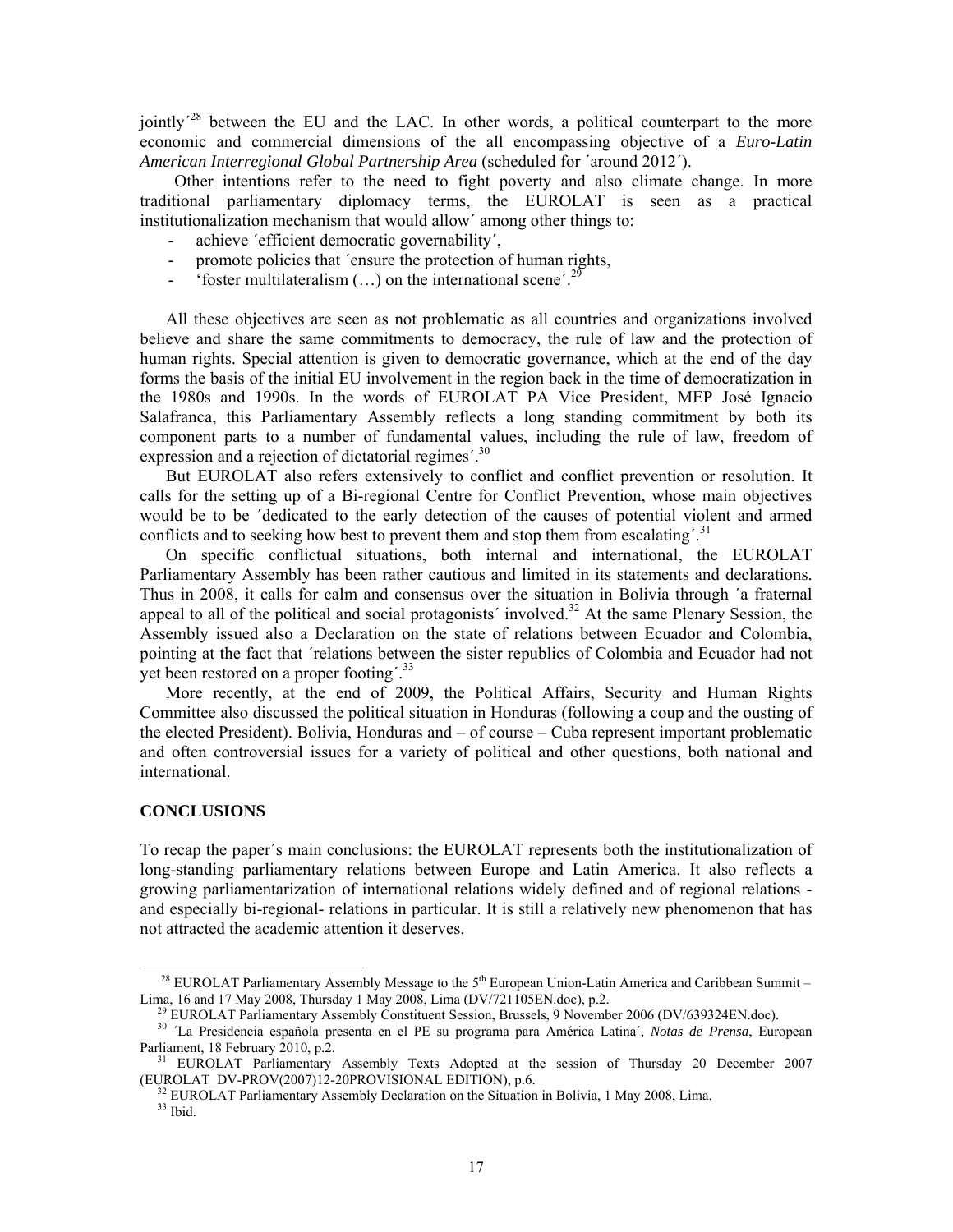Another conclusion could be that although there is no national EU parliamentary representation in EUROLAT this does not mean that parliamentarians from some member states are more interested and involved than others. The usual ´suspects´ (historical, geographical and cultural that is) come to mind. Empirical data confirms the preponderance of Spanish, Portuguese, as well as Italian and French MEPs. To them one should add German and Polish ones, the former for their sheer demographic, economic and political weight. The latter remains more enigmatic.

 Thus, in 2010 there were 17 Spanish MEPS, 15 from Germany, and 7 each for Italy and France. Portugal had 6, Poland 5, 3 from Greece, and then 2 each come from the UK, from the Netherlands, from Romania, and 1 each from respectively Austria, Bulgaria, the Czech Republic, Denmark, Hungary, Ireland, Luxembourg, Romania, and Sweden. That is to say that out of 75 MEPs in all, only 18 of the 27 member states are represented and out of those 18, out of a total of 75 European members 57 MEPs come from only 6 countries (Spain, Germany, Italy, France, Portugal, Poland). The latter figure represents over two thirds of the total (76%). This is not unique to the EUROLAT. There have been very few studies about other parliamentary assemblies (for instance on the Mediterranean as referred above) or on the EP parliamentary delegations (Herranz 2005). They all agree with this general observation.<sup>34</sup>

 To the general question of ´who represents the Europeans´, there is a wider, more political but also a more theoretical/academic dimension: what kind of integration are we talking about? It is no coincidence that two parliamentary institutions that were set up with a strong EU (read: EP) lead at about the same time (respectively in 2004 and in 2006) offer to alternative models: the Euro-Mediterranean Parliamentary Assembly (EMPA) consists of both MEPs and national EU parliamentarians for the European side (in fact there are more national MPs than MEPs); whereas, as we have discussed, the EUROLAT is strictly composed of MEPs. It is an interesting question to ask why is this so? No one claims that the EU is a federal super-state, not even necessarily a federal super-state in the making (except the federalists of course). The consensus is that the EU is a complex set of institutions that mixes supranational, federal or federalistic characteristics with not only traditional intergovernmental ones, but also of different political models such as consociationalism, confederalism to name but a few. Considering the long and tortuous adoption of the Lisbon Treaty (Plan "B" of an even more tortuous and eventually failed Constitutional Treaty) after a number of popular rejections among several EU states, it could be relevant to ponder which representative system is more adequate for an efficient and accountable EU as a whole, and in particular in its role in the world. This would of course be the case of another paper altogether but it is worth mentioning it here as there is a clear link between internal integration and external projection.

 All of the above leads us to another set of questions which were not discussed here, but that could form the basis for future academic research:

- is there a model of inter-regional EU parliamentary relations? Lessons could be drawn from comparative analysis with other parliamentary set ups where the EU plays an important or a leading role: the Euro-Mediterranean Parliamentary Assembly, the EURONEST initiative, and of course the EU-ACP Joint Parliamentary Committee<sup>35</sup>. For instance there exist, mainly preliminary, studies comparing the EMPA and the PABSEC (Stavridis, Manoli 2008; 2010) or other such institutions.
- linked to the above, should there be a model? That is to say, if there is no model, does it work against the cohesion and effectiveness of EU parliamentary relations with other regional groupings in the world (Stavridis, Ajenjo 2010)?
- what about the impact of Multi-Level Governance, and in particular the link of interregional parliamentary institutions with civil societies or with sub-state regional

<sup>&</sup>lt;sup>34</sup> This also raises the question of how Europeanized the European Parliament actually is.

<sup>&</sup>lt;sup>35</sup> Dietmar Níckel, 'L'Assemblée euroméditerranéene dans le contexte des assemblées interparlementaires de l´Union européenne´, UAB/Autonomous University of Barcelona, *I Jornada europea Jean Monnet Democracia y Derecho: La Asamblea Euromediterránea en el marco de la Presidencia española*, Barcelona, 16 April 2010.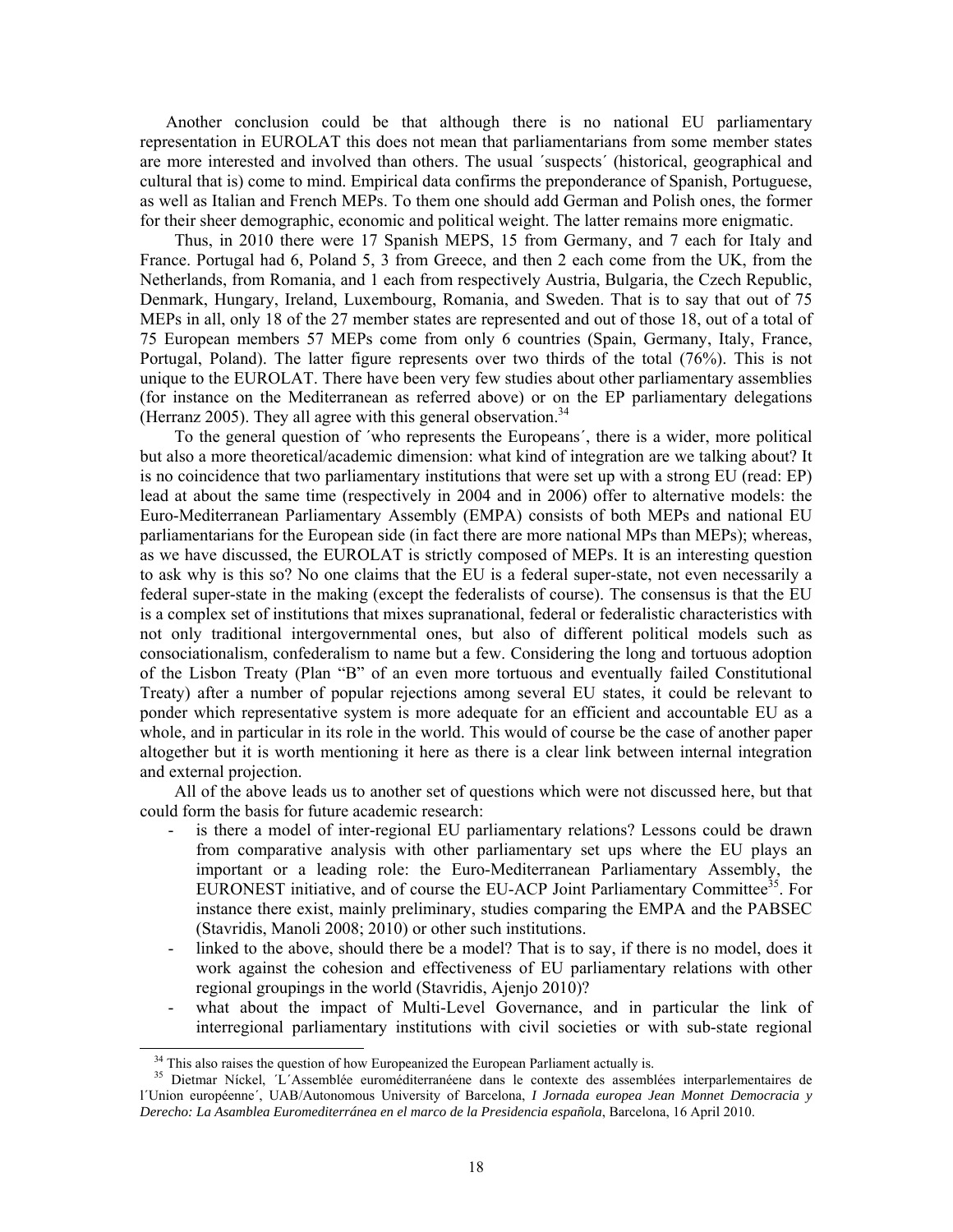groupings? There are after all many institutionalized set ups where sub-state parliaments relate with both national and supranational counterparts (for instance in the Baltic region or in the Commonwealth Parliamentary Association). As for the link parliamentary bodies play between the executives and the populations there is an emerging literature on the subject (see Grugel 2008; Sabic 2008b; Pace, Stavridis, Xenakis 2004; Lannon 2002). studies on specific issues should also be carried out, including at the comparative level. For instance, what role do regional parliamentary institutions play in a wide range of public policies: from energy policies or migration issues to international conflict resolution.

 Finally, it is hoped that this paper will attract and impulse the academic attention and interest to an important question in regional integration that is still missing.



http://www.europarl.europa.eu/intcoop/eurolat/committees/political/meetings/minutes/20 07 12 19 en.pdf

# **REFERENCES**

Ajenjo, Natalia (2007): *"*La limitada integración política en MERCOSUR y Centroamérica: causas y efectos comunes*"*, en Ferraro, A. (ed.): *En busca del buen gobierno*, Bellaterra, Barcelona

Biad, Abdelwahab (2005), '¿Puede la institucionalización de una dimensión parlamentaria dinamizar el Partenariado Euromediterráneo?´, *Med.2005*, IEMed/Instituto Europeo del Mediterráneo and CIDOB, Barcelona, pp 110-113: www.cidob.org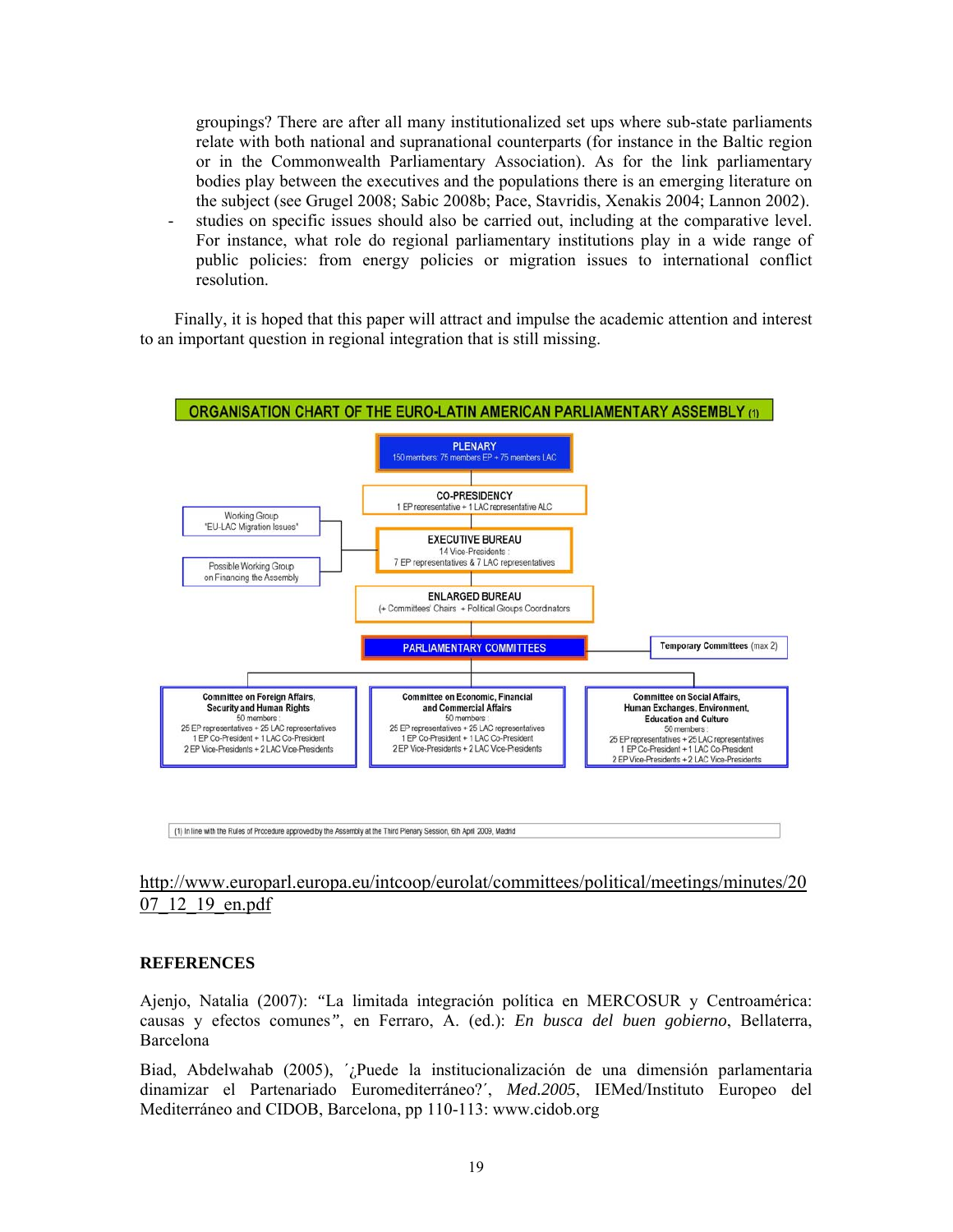Beetham, David (2006), *Parliament and Democracy in the Twenty-first Century: A Guide to Good Practice*, Interparliamentary Union: www.ipu.org

Buzan, Barry and Waever, Ole (2003), *Regions and Powers: The Structure of International Security*, Cambridge University Press, Cambridge

Casado González, María (2008), ´Eurolat: une assemblée parlementaire euro-latino-américaine´, *Revue du marche commun et de l'Union Européenne*, No. 515, pp 94-95

Chryssochoou, Dimitris (2009), Theorizing European Integration*, 2nd edition, Routledge, London* 

Chryssochoou, Dimitris and Michael Tsinisizelis and Stelios Stavridis and Kostas Ifantis (2003), Theory and reform in the European Union*, 2nd edition, Manchester University Press, Manchester* 

Colomer Viadel, Antonio and de Bartolomé Cenzano, José Carlos and Cabedo Mallol, Vincente (2007), La Integración Política en Europa y en América Latina*, Ugarit, Valencia*

Cutler, Robert (2006), ´The OSCE's Parliamentary Diplomacy in Central Asia and the South Caucasus in Comparative Perspective´, *Studia Diplomatica – Brussels Journal of International Relations*, Vol. LIX, No.2, pp 79-93

Eloriagga, Gabriel (2004) *La diplomacia parlamentaria*, Madrid: Imagine Ediciones

Fernández Fernández, José Javier (2007), 'La contribución del Parlamento Europeo a la proyección exterior de la Unión Europea', in Esther Barbé and Anna Herranz (eds), *Política Exterior y Parlamento Europeo – Hacia el equilibrio entre eficacia y democracia*, Oficina del Parlamento Europeo, Barcelona, pp 135-148: www.uab.es/iuuee

Grugel, Jean (2008), "New regionalism, new rights? Latin American regionalism as an opportunity structure for civic activism", Paper delivered at the Garnet Annual Conference, Bordeaux, 17-20 September

Herranz, Anna (2005), ´The Inter-Parliamentary Delegations of the European Parliament: National and European Priorities at work´, in Barbé, Esther and Herranz, Anna (eds), *The role of Parliaments in European foreign policy*, FORNET and Observatory of European Foreign Policy at the UAB Barcelona & Office of the European Parliament in Barcelona, Barcelona, pp 77-106

Hettne, Björn (2003), 'The New Regionalism Revisited', in Söderbaum, Fedrik and Shaw, Timothy (eds), *Theories of New Regionalism: A Palgrave Reader*, Palgrave, Basingstoke, pp 22- 42

Lannon, Erwan (2002), *Parlements et societe civile dans la securite euro-mediterraneenne*, EuroMeSCo Paper no.19, November

Laursen, Finn (2003), 'Theoretical Perspectives on Comparative Regional Integration', in Finn Laursen (ed), *Comparative Regional Integration-Theoretical Perspectives*, Ashgate, Aldershot, pp 3-28

Malamud, Andrés (2005a), 'Presidential Diplomacy and the Institutional Underpinnings of Mercosur. An Empirical Examination', *Latin American Research Review*, Vol. 40; No. 1, 138- 164.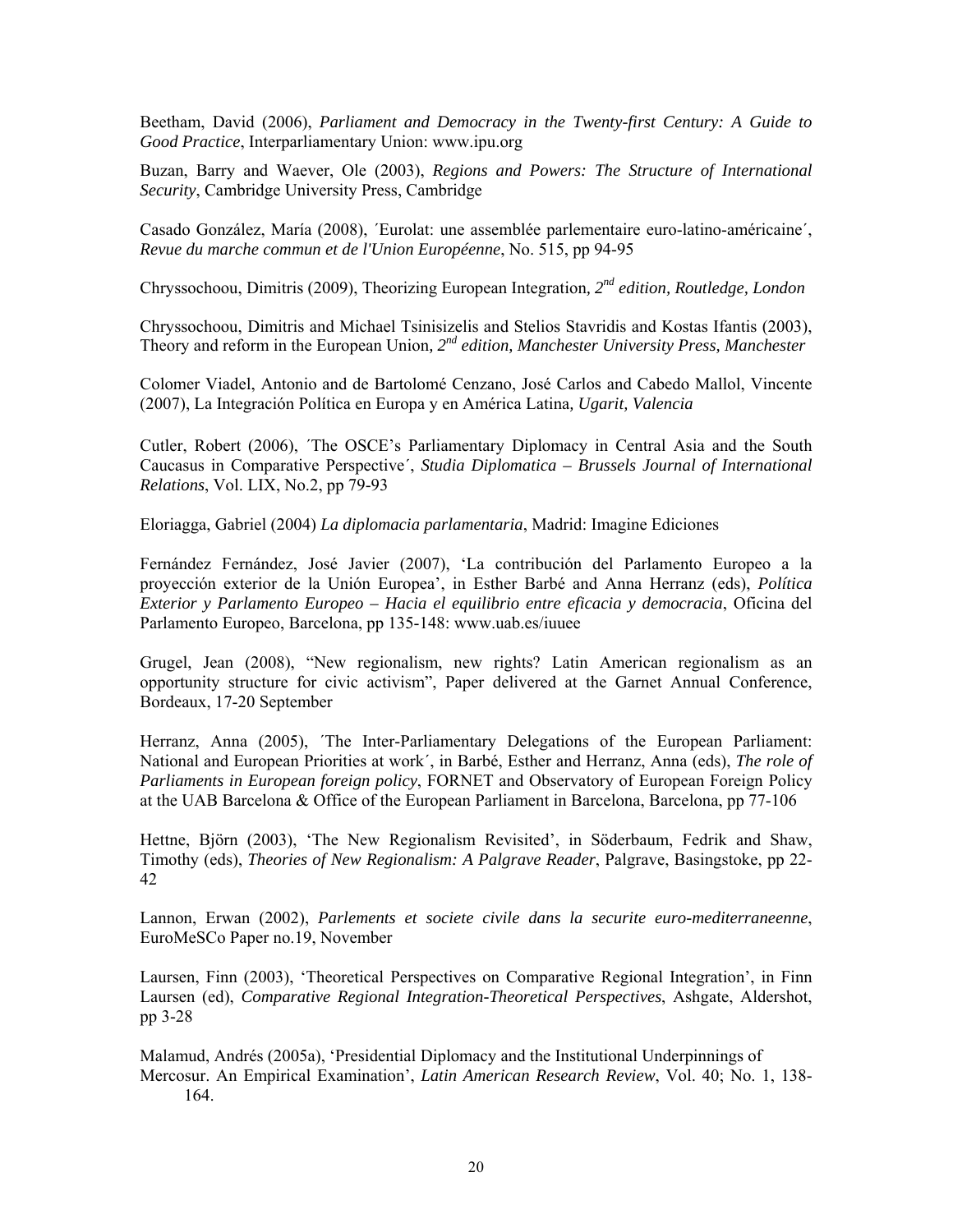Malamud, Andres (2005b): *"*MERCOSUR turns 15: Between rising rethoric and declining achievement*"*, en *Cambridge Review of International Affaires*, Vol. 18, No. 3, pp 421-436

Malamud, Andrés and Luís de Sousa (2007), 'Regional Parliaments in Europe and LatinAmerica: Between Empowerment and Irrelevance', in Andrea Ribeiro Hoffmann and Anna van derVleuten, eds: *Closing or Widening the Gap? Legitimacy and Democracy in Regional Integration Organizations*. Aldershot, Ashgate, pp 85-102

Malamud, Andrés and Stavridis, Stelios (2011), ´Parliaments and parliamentarians as International Actors´, in Bob Reinalda (ed.), *The Ashgate Research Companion to Non-State Actors*, Ashgate, Aldershot (forthcoming)

Mukhametdinov, Mikhail (2007),´Mercosur and the European Union. Variation Among the Factors of Regional Cohersion´, *Cooperation and Conflict*, Vol.42, No.2, pp 207-228

Pace, Roderick and Stelios Stavridis and Dimitris Xenakis (2004), 'Parliaments and Civil Society Cooperation in the Euro-Mediterranean Partnership', *Mediterranean Quarterly*, Vol. 15, No.1, Winter 2003/4, pp. 75-92

Pace, Roderick and Stelios Stavridis (2010), "The EMPA, 2004-2008: Assessing the first four years of the parliamentary dimension of the Barcelona Process', *Mediterranean Quarterly*, Vol. 21, No.2, Spring (in press)

Robinson, Nick and Ben Rosamond, Alex Warleigh-Lack (eds) (2010), *New Regionalism and the European Union: Dialogues, Comparisons and New Research Directions*, Routledge, London (in press)

Rosamond, Ben (2000), *Theories of European Integration*, Macmillan, New York

Roy, Joaquín, and Dominguez Rivera, Roberto and Velázquez Flores, Rafael (eds) (2003), *Retos e interrelaciones de la integración regional: Europa y América*, Universidad de Quintana Roo, Plaza y Valdés, México

Roy, Joaquín and Roberto Domínguez (eds) (2005), *The European Union and Regional Integration – A Comparative Perspective and Lessons for the Americas*, Jean Monnet Chair University of Miami, Miami

Rueda-Junquera, Fernando (2008). *"*Las debilidades de la integración subregional en América Latina y el Caribe*"*. En José Briceño Ruiz, Shigeru Kochi y Philippe de Lombaerde (eds.), *Nuevas dimensiones y estrategias de integración en el Continente Americano: Del regionalismo latinoamericano a la integración interregional*, Ed. Siglo XXI, México

Śabič, Zlatko (2008a), ´Building Democratic and Responsible Global Governance: The Role of International Parliamentary Institutions´, *Parliamentary Affairs*, Vol. 61, No.2, pp 255-271

Sabic, Zlatko (2008b), "Democracy Across Borders: Parliamentarians and International Public Spheres", *javnost-the public*, Vol. 15, No.3, pp 75-88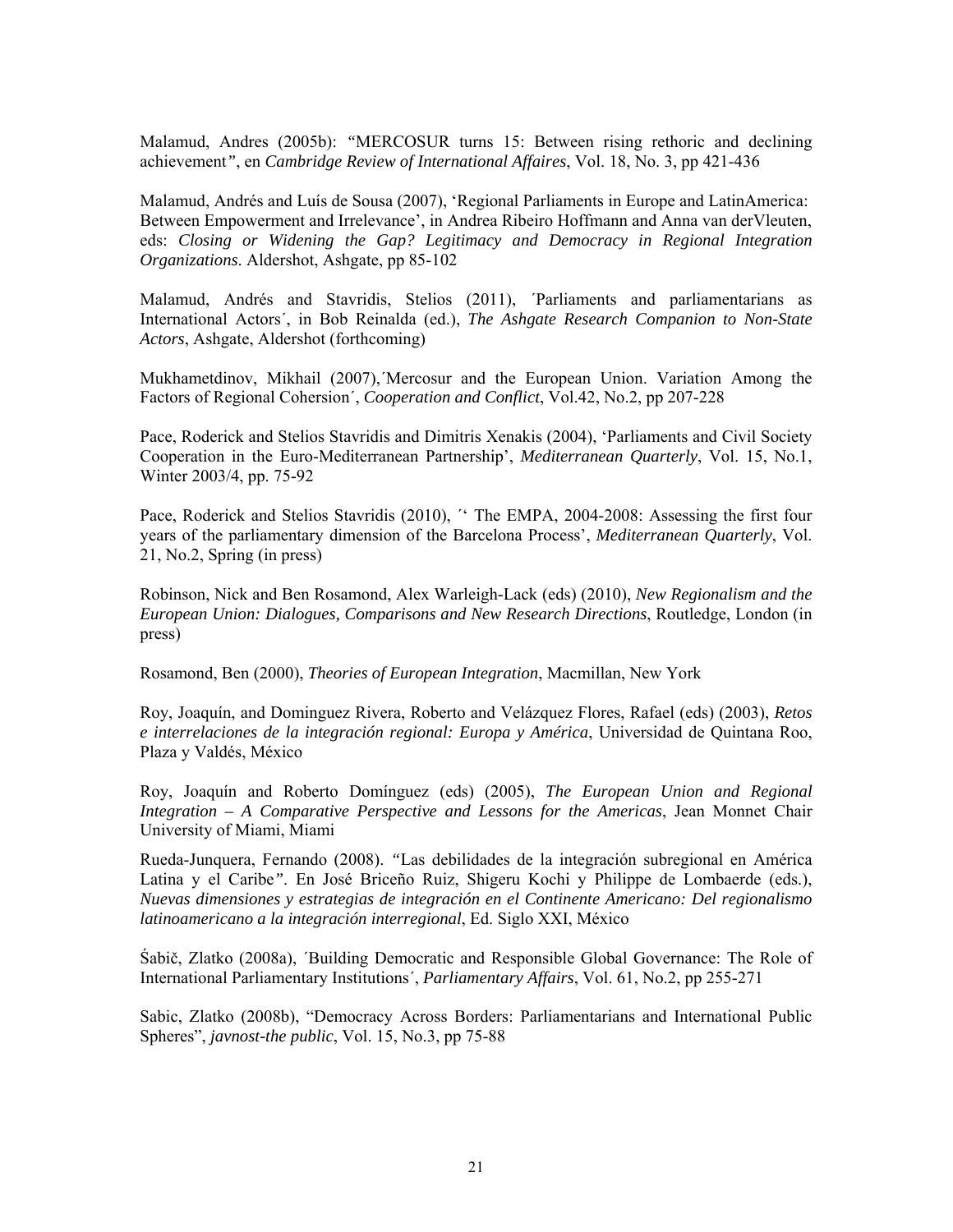Santander, Sebastian (2005), ´The European Partnership with MERCOSUR: a Relationship Based on Strategic and Neo-liberal Principles´, *European Integration*, Vol. 27, No.3, September, pp 285-306

Sénat (2001), *La diplomatie parlementaire*, Actes du Colloque, French Senate, Paris: www.senat.fr (accessed 17.08.05)

Soderbaum, Fedrik (2008), GARNET Bordeaux conference paper, **´**Consolidating Comparative Regionalism: From Euro-centrism to Global Comparison´

Stavridis, Stelios (2002a), *"Parliamentary Diplomacy": Some Preliminary Findings*, Jean Monnet Working Paper in Comparative & International Politics no.48, Universita di Catania, November, www.fscpo.unict.it/euromed/cjmhome.htm

Stavridis, Stelios (2002b), 'The Parliamentary Forum of the Euro-Mediterranean Partnership: an assessment', *Mediterranean Politics*, Vol.7, No. 2, pp 30-53

Stavridis, Stelios (2003), 'The international relations of the Cypriot Parliament', *Journal of Southern Europe and the Balkans*, Vol.5, No.3, December, pp 337-354

Stavridis, Stelios (2006a), 'Towards a "European Solution" of the Cyprus Problem: False Promise or Real Opportunity?', *The Cyprus Review*, Vol. 18, No. 1, Spring, pp 87-119

Stavridis, Stelios (2006b), *The European Parliament and the Cyprus Problem: a preliminary and critical - assessment*, Institute of International Economic Relations Working Paper No. 24, Athens, July: www.idec.gr/iier

Stavridis, Stelios and Ajenjo, Natalia (2010), ´Is there a model of inter-regionalism in EU parliamentary relations: lessons from the EMPA and the EUROLAT´, paper delivered at the IEP Bordeaux & GARNET Workshop on *Parliaments in regional integrations*, Bordeaux, 24 March

Stavridis, Stelios and Fernández Sola, Natividad (eds) (2009), *Factores políticos y de seguridad en el área euro-mediterránea*, Prensas Universitarias de Zaragoza, Zaragoza

Stavridis, Stelios and Panagiota Manoli (2008), "Comparing Experiences in Regional Parliamentarisation in the Mediterranean and the Black Sea Regions," *Agora Without Frontiers*, Vol. 13, No. 4, pp 262-291

Stavridis, Stelios and Panagiota Manoli (2010), *´*The Parliamentary Dimension of Regionalism: Comparing Experiences in Europe´s Neighbourhoods´, in Nick Robinson, Ben Rosamond, Alex Warleigh-Lack (eds), *New Regionalism and the European Union: Dialogues, Comparisons and New Research Directions*, Routledge, London (in press)

Stavridis, Stelios and Charalambos Tsardanidis (2009), ´The Cyprus Problem in the European Parliament: a case of successful or superficial Europeanisation?´, *European Foreign Affairs Review*, Vol. 14, No.1, Spring, pp 129–156

Umaña, Claudia Beatriz (2008), *Integración centroamericana: un proyecto en proceso de construcción*, ARI Paper No. 68/2008, Real Instituto Elcano, Madrid, 27 June: www.realinstituto.elcano.org.